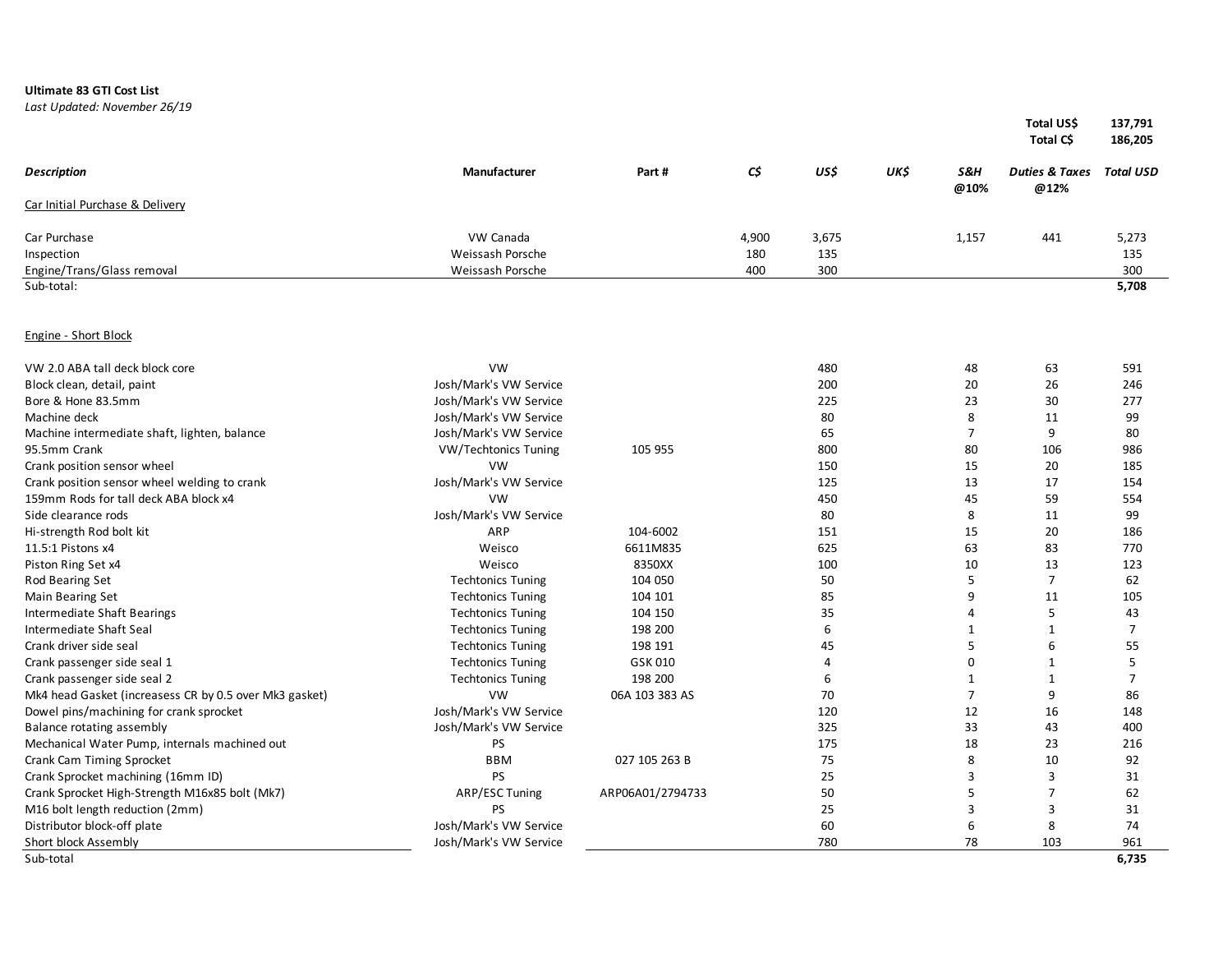# Engine - Cylinder Head

| VW 9A Cylinder head core                                       | <b>VW</b>                |            | 480   | 48  | 63  | 591   |
|----------------------------------------------------------------|--------------------------|------------|-------|-----|-----|-------|
| Cylinder head prep, decking                                    | Josh/Mark's VW Service   |            | 350   | 35  | 46  | 431   |
| 34mm valve seats x8                                            | <b>Techtonics Tuning</b> | 109 161    | 80    |     | 11  | 99    |
| 29.5mm valve seats x8                                          | <b>Techtonics Tuning</b> | 109 163    | 80    |     | 11  | 99    |
| 5.5mm tapered Valve Guides x8                                  | <b>Techtonics Tuning</b> | 109 225    | 60    |     |     | 74    |
| 7mm high-flow tapered valve guides x8                          | <b>Techtonics Tuning</b> | 109 221    | 60    |     | 8   | 74    |
| Cylinder head porting                                          | Josh/Mark's VW Service   |            | 1,250 | 125 | 165 | 1,540 |
| 288 Cams set - solid lifter (254° @.050", .456" lift, 105° LC) | <b>Techtonics Tuning</b> | 109 576    | 650   | 65  | 86  | 801   |
| <b>Timing Chain</b>                                            | <b>Techtonics Tuning</b> | 109 062    | 17    |     |     | 21    |
| Camshaft passenger side seal                                   | <b>Techtonics Tuning</b> | 198 200    | 6     |     |     |       |
| 34mm x 5.5mm stem Intake Valves x8                             | <b>Techtonics Tuning</b> | 109 121    | 272   | 27  | 36  | 335   |
| 29.5mm x 7mm stem, 6.5mm undercut Exhaust Valves x8            | <b>Techtonics Tuning</b> | 109 431    | 248   | 25  | 33  | 306   |
| High Lift Valve Springs (for VR6 application)                  | <b>Techtonics Tuning</b> | 109 082H   | 240   | 24  | 32  | 296   |
| Valve Bucket Solid Lifters                                     | <b>Techtonics Tuning</b> | 109 088AD  | 360   | 36  | 48  | 444   |
| <b>Lower Valve Seats</b>                                       | <b>Techtonics Tuning</b> | 056 629    | 96    | 10  | 13  | 118   |
| 7mm Titanium triple-groove Valve Retainers x8                  | <b>Techtonics Tuning</b> | 109 139    | 130   | 13  | 17  | 160   |
| 5.5mm Valve Keepers                                            | <b>Techtonics Tuning</b> | 109 292    | 32    |     |     | 39    |
| 7mm Valve Keepers                                              | <b>Techtonics Tuning</b> | 109 294    | 24    |     |     | 30    |
| 5.5mm Valve Lash Caps                                          | <b>Techtonics Tuning</b> |            | 60    |     |     | 74    |
| 7mm Valve Lash Caps x8                                         | <b>Techtonics Tuning</b> |            | 60    |     |     | 74    |
| 7mm Valve Stem Seals                                           | <b>Techtonics Tuning</b> | 109 321    | 16    |     |     | 20    |
| 5.5mm Valve Stem Seals                                         | <b>Techtonics Tuning</b> | 109 326    | 16    |     |     | 20    |
| Cam cap studs 7x45mm x24                                       | <b>Techtonics Tuning</b> | 030103397A | 144   | 14  | 19  | 177   |
| Hi-strength undercut head stud kit                             | <b>ARP</b>               | 204-4702   | 201   | 20  | 27  | 248   |
| 16V ABF Valve Cover Gasket Set                                 | <b>Techtonics Tuning</b> | 109 321    | 65    |     | q   | 80    |
| <b>Cylinder Head Assembly</b>                                  | <b>PS</b>                |            | 350   | 35  | 46  | 431   |
| 9A Valve Cover, blasted, anodized                              | PS                       |            | 325   | 33  | 43  | 400   |
| Sub-total                                                      |                          |            |       |     |     | 6,988 |

#### Engine Accessories

| Kent Adjustable Cam Sprocket                              | Kent Cams                     | 15CA68        | 200 | 20 | 26 | 246 |
|-----------------------------------------------------------|-------------------------------|---------------|-----|----|----|-----|
| Intermediate Shaft Sprocket                               | <b>VW</b>                     | 049 109 111 C | 32  |    |    | 39  |
| Timing Belt Tensioner                                     | <b>Techtonics Tuning</b>      | 109 056       | 35  |    |    | 43  |
| Timing Belt Tensioner Tool                                | <b>Techtonics Tuning</b>      | 864 000       | 18  |    |    | 22  |
| Engine/trans mount brackets, prep, painted                | VW/PS                         |               | 225 | 23 | 30 | 277 |
| Passenger side engine mount aluminum spacer               | PS                            |               | 25  |    |    | 31  |
| Engine/trans solid rubber mount bushings - stage 1        | <b>Blackforest Industries</b> | EBFIMK1ST1K   | 150 | 15 | 20 | 185 |
| ABF timing belt                                           | <b>Techtonics Tuning</b>      | 109 053       | 85  |    | 11 | 105 |
| Spark plug wires, Competition KV85, 8.5mm, custom lengths | Magnecore                     | KV85-custom   | 275 | 28 | 36 | 339 |
| Spark Plug Wire Support Bracket                           | PS                            |               | 125 | 13 | 17 | 154 |
| Shielding                                                 | PS                            |               | 25  |    |    | 31  |
| Spark plugs - medium heat range                           | Denso                         | <b>IK20</b>   | 25  |    |    | 31  |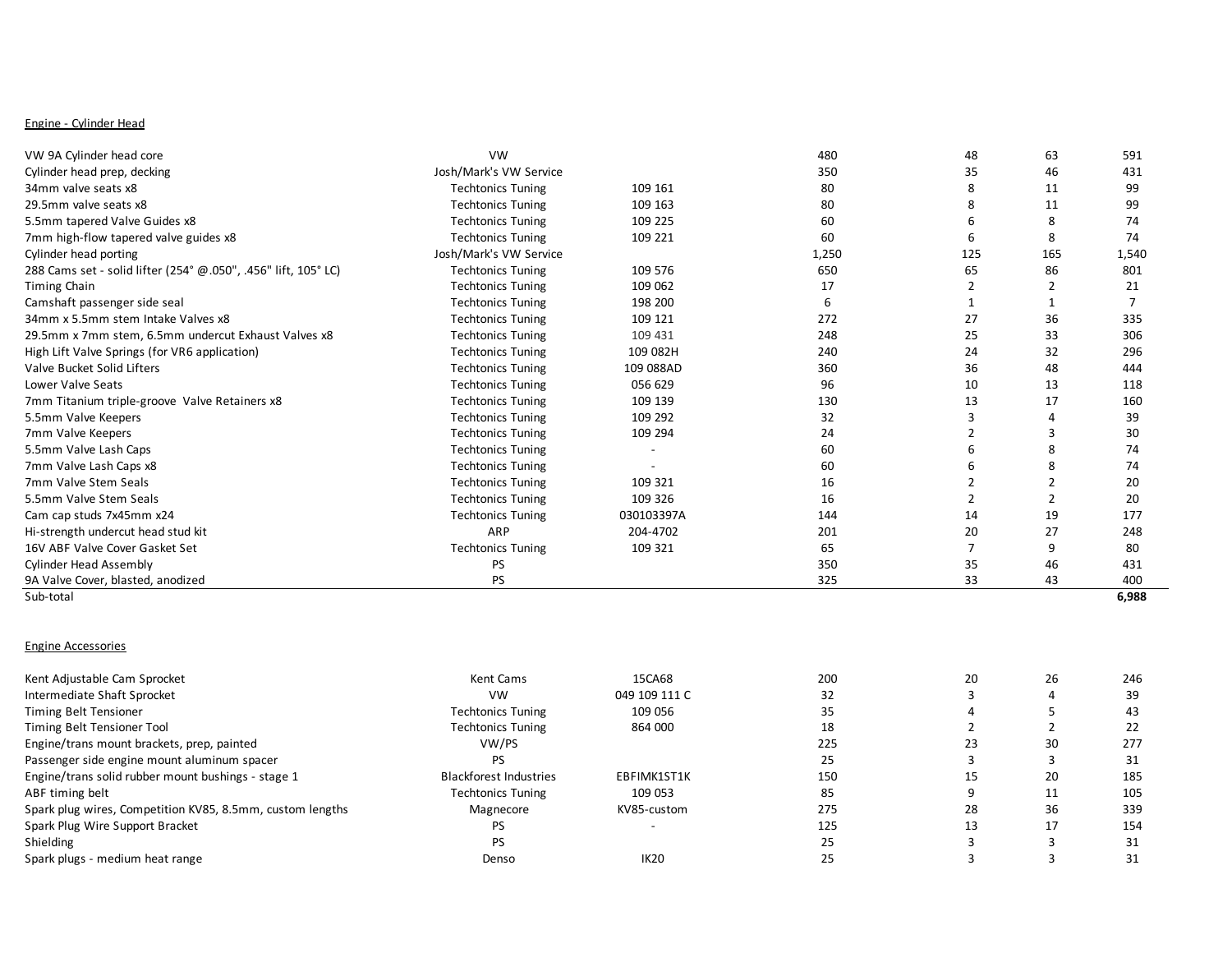| Knock sensor and wiring harness                                     | Bosch/PS                  |            | 78  | 8  | 10 | 96    |
|---------------------------------------------------------------------|---------------------------|------------|-----|----|----|-------|
| Crank position sensor and wiring harness                            | Bosch/PS                  | 021907319b | 85  |    | 11 | 105   |
| Cam position sensor and wiring harness                              | Bosch/PS                  |            | 275 | 28 | 36 | 339   |
| EAA billet aluminum alternator mounting bracket/serpentine belt kit | EAA                       |            | 685 | 69 | 90 | 844   |
| Water Pump                                                          | <b>Techtonics Tuning</b>  | 121 010    | 85  |    | 11 | 105   |
| Water Pump machining for EWP conversion, block offs                 | PS.                       |            | 75  |    | 10 | 92    |
| Alternator adjustable tension mechanism                             | PS                        |            | 75  |    | 10 | 92    |
| 50amp racing adjustable voltage alternator, XS-Volt                 | PowerMaster               | 8168       | 305 | 31 | 40 | 376   |
| Alternator pulley                                                   | PS/Summit Racing          |            | 15  |    |    | 18    |
| Alternator belt, 865mm 6y                                           | Bendo                     |            | 15  |    |    | 18    |
| Alternator power cable                                              | PS                        |            | 35  |    |    | 43    |
| Alternator ECU wiring harness                                       | PS                        |            | 25  |    |    | 31    |
| Racing damper with custom offset spacer                             | Fluidampr/INA Engineering | 551201     | 550 | 55 | 73 | 678   |
| Damper 12.9 allen head bolts                                        | <b>Bolt Depot</b>         |            | 8   |    |    | 10    |
| Damper & Crank sprocket protector cover                             | PS.                       |            | 150 | 15 | 20 | 185   |
| Starter Motor, power cable & wiring harness                         | VW/PS                     |            | 90  | 9  | 12 | 111   |
| Subtotal                                                            |                           |            |     |    |    | 4,646 |
| <b>Engine Oiling System</b>                                         |                           |            |     |    |    |       |
| 36mm 16V German Oil Pump                                            | <b>Techtonics Tuning</b>  | 115 208 NP | 190 | 19 | 25 | 234   |
| Oil Pump Pickup Tube                                                | <b>Techtonics Tuning</b>  |            | 82  |    | 11 | 101   |
| German Oil Pan                                                      | <b>VW</b>                 |            | 40  |    |    | 49    |
| 5L full synthetic engine oil 5W40                                   | Joe Gibbs                 | DT-40      | 55  | 6  |    | 68    |

| German Oil Pan                                                         | <b>VW</b>              |               | 40  |    |    | 49    |
|------------------------------------------------------------------------|------------------------|---------------|-----|----|----|-------|
| 5L full synthetic engine oil 5W40                                      | Joe Gibbs              | DT-40         | 55  | h  |    | 68    |
| VW Mk3 Motorsport Windage Tray                                         | <b>VW</b>              | 037115220B    | 45  |    |    | 55    |
| Oil DipStick, tube                                                     | <b>VW</b>              |               | 40  |    |    | 49    |
| Oil pump priming tool                                                  | VW/PS                  |               | 150 | 15 | 20 | 185   |
| Crankcase breather system                                              | PS/K&N                 |               | 350 | 35 | 46 | 431   |
| Oil filter system, reusable metal 25 micron mesh filter element, -12AN | K&N                    | 81-1002       | 120 | 12 | 16 | 148   |
| Oil filter block adapter plate                                         | <b>Improved Racing</b> |               | 105 | 11 | 14 | 129   |
| Oil filter stainless hoses -12AN x2                                    | PS                     |               | 150 | 15 | 20 | 185   |
| Oil thermostat 200 deg F sandwich plate, -10AN fittings                | Mocal                  | SP1XT         | 120 | 12 | 16 | 148   |
| Mocal/Laminova oil cooler                                              | Mocal                  |               | 310 | 31 | 41 | 382   |
| Oil Cooler custom mounting bracket                                     | PS                     |               | 50  |    |    | 62    |
| Block oil filter bracket                                               | <b>VW</b>              | 053 115 417 A | 45  |    |    | 55    |
| Oil cooler stainless hoses - 10AN x2                                   | PS                     |               | 125 | 13 | 17 | 154   |
| Oil temperature sender & wiring harness                                | VW/PS                  |               | 50  |    |    | 62    |
| Oil Pressure sensor                                                    | Holley                 | 554-102       | 120 | 12 | 16 | 148   |
| Oil Pressure sensor wiring harness                                     | PS                     |               | 25  |    |    | 31    |
| Subtotal                                                               |                        |               |     |    |    | 2,676 |

## Engine Intake System

| 45mm Independent throttle bodies, ABF direct-to-head mounting | <b>AT Power</b> | 852,ء | 1,195 | 185 | 244 | 2,282 |
|---------------------------------------------------------------|-----------------|-------|-------|-----|-----|-------|
| Dual fuel injector rails                                      | AT Power        |       |       |     |     | 143   |
| Mounting h/w                                                  | AT Power        |       |       |     |     | 48    |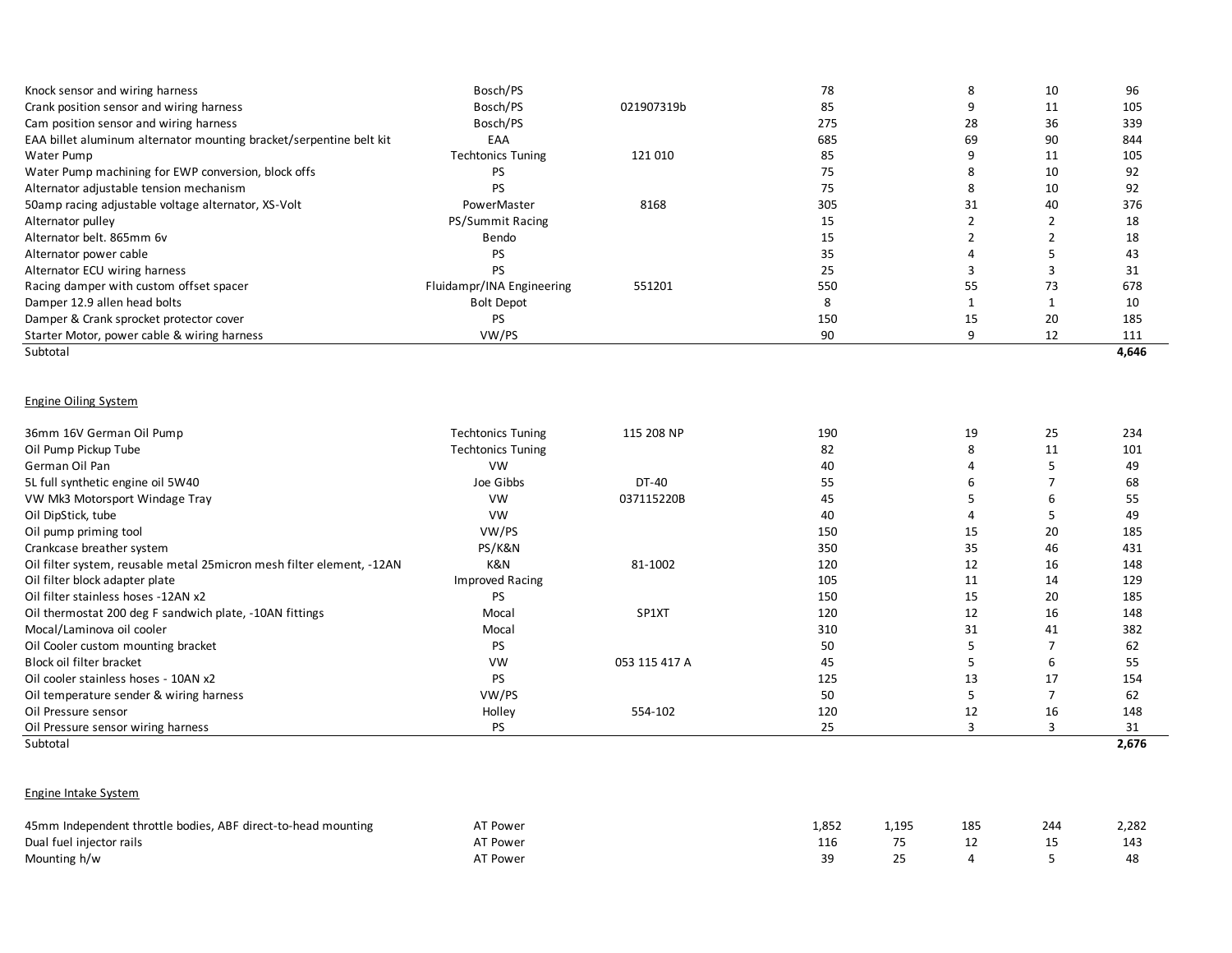| 40mm ram pipe set                                               | AT Power                         |             |     | 116 | 75  | 12             | 15             | 143   |
|-----------------------------------------------------------------|----------------------------------|-------------|-----|-----|-----|----------------|----------------|-------|
| 60mm ram pipe set                                               | AT Power                         |             |     | 116 | 75  | 12             | 15             | 143   |
| 45x110mm curved runners                                         | AT Power                         |             |     | 349 | 225 | 35             | 46             | 430   |
| Throttle position sensor                                        | AT Power                         |             |     | 116 | 75  | 12             | 15             | 143   |
| TPS Wiring harness                                              | PS                               |             |     | 25  |     | 3              | 3              | 31    |
| Throttle cable                                                  | AT Power                         |             |     | 93  | 60  | 9              | 12             | 115   |
| ITB cylinder head heat insulator                                | AT Power                         |             |     | 85  | 55  | 9              | 11             | 105   |
| Throttle cable spring return assembly                           | PS                               |             |     | 25  |     | 3              | 3              | 31    |
| Lexan Air Box                                                   | PS                               |             |     | 400 |     | 40             | 53             | 493   |
| Air Box to Filter connector                                     | <b>PS</b>                        |             |     | 150 |     | 15             | 20             | 185   |
| Air Filter                                                      | K&N                              |             |     | 40  |     | 4              | 5              | 49    |
| Vacuum log                                                      | <b>PS</b>                        |             |     | 150 |     | 15             | 20             | 185   |
| Vac log to ITB stainless hoses                                  | <b>PS</b>                        |             |     | 100 |     | 10             | 13             | 123   |
| Vac log sender and wiring harness                               | GM/PS                            |             |     | 75  |     | 8              | 10             | 92    |
|                                                                 | Performance Solutions            |             |     | 250 |     | 25             | 33             | 308   |
| ITB/Ram pipe mounting bracket                                   |                                  |             |     | 50  |     | 5              | $\overline{7}$ | 62    |
| Misc h/w<br>Subtotal                                            | <b>PS</b>                        |             |     |     |     |                |                | 5,110 |
|                                                                 |                                  |             |     |     |     |                |                |       |
|                                                                 |                                  |             |     |     |     |                |                |       |
|                                                                 |                                  |             |     |     |     |                |                |       |
| Nitrous System                                                  |                                  |             |     |     |     |                |                |       |
|                                                                 |                                  |             |     |     |     |                |                |       |
| Nitrous solenoid                                                | <b>Wizards of Nitrous</b>        | $X-10$      |     | 758 | 489 | 76             | 100            | 934   |
| 4mm line fittings                                               | Wizards of Nitrous               |             |     |     |     |                |                |       |
| 5mm line fittings                                               | <b>Wizards of Nitrous</b>        |             |     |     |     |                |                |       |
| Olives                                                          | Wizards of Nitrous               |             |     |     |     |                |                |       |
| 15 & 20hp jets                                                  | Wizards of Nitrous               |             |     |     |     |                |                |       |
| 4mm and 5mm lines                                               | <b>Wizards of Nitrous</b>        |             |     |     |     |                |                |       |
| 5mm line extention coupler                                      | <b>Wizards of Nitrous</b>        |             |     |     |     |                |                |       |
| 5mm to -4AN coupler                                             | <b>Wizards of Nitrous</b>        |             |     |     |     |                |                |       |
| Intake Manifold injectors x4                                    | Wizards of Nitrous               |             |     |     |     |                |                |       |
| Purge solenoid                                                  | Edelbrock                        | 72000       |     | 86  |     | 9              | 11             | 106   |
| Solenoid to solenoid stailness steel teflon -4AN hose, fittings | PS                               |             |     | 65  |     | $\overline{7}$ | 9              | 80    |
| PWM Solid state relay for nitrous solenoid                      | Holley                           | 54-111      |     | 105 |     | 11             | 14             | 129   |
| relay for purge solenoid                                        | PS                               |             |     | 20  |     | $\overline{2}$ | 3              | 25    |
| arming switches                                                 | <b>PS</b>                        |             |     | 20  |     | $\overline{2}$ | 3              | 25    |
| related wiring harnesses                                        | <b>PS</b>                        |             |     | 75  |     | 8              | 10             | 92    |
| custom brackets                                                 | <b>PS</b>                        |             |     | 75  |     | 8              | 10             | 92    |
| Sub-total                                                       |                                  |             |     |     |     |                |                | 1,483 |
|                                                                 |                                  |             |     |     |     |                |                |       |
|                                                                 |                                  |             |     |     |     |                |                |       |
| <b>Engine - Cooling System</b>                                  |                                  |             |     |     |     |                |                |       |
|                                                                 |                                  |             |     |     |     |                |                |       |
| Radiator, shroud                                                | <b>BS&amp;B Custom Radiators</b> |             | 658 | 487 |     | 49             | 64             | 600   |
| $-10/-12/-16/-20AN$ to O-ring fittings                          | <b>Summit Racing</b>             |             |     | 80  |     | 8              | 11             | 99    |
| 10" high volume Puller Fans                                     | Spal                             | IX-30100374 |     | 156 |     | 16             | 21             | 192   |
| Mounting h/w                                                    | PS                               |             |     | 25  |     | $\overline{3}$ | 3              | 31    |
| Adjustable Fan #1 voltage controller                            | PS                               |             |     | 75  |     | 8              | 10             | 92    |
| Fan Relays & wiring harnesses                                   | <b>PS</b>                        |             |     | 50  |     | 5              | $\overline{7}$ | 62    |
|                                                                 |                                  |             |     |     |     |                |                |       |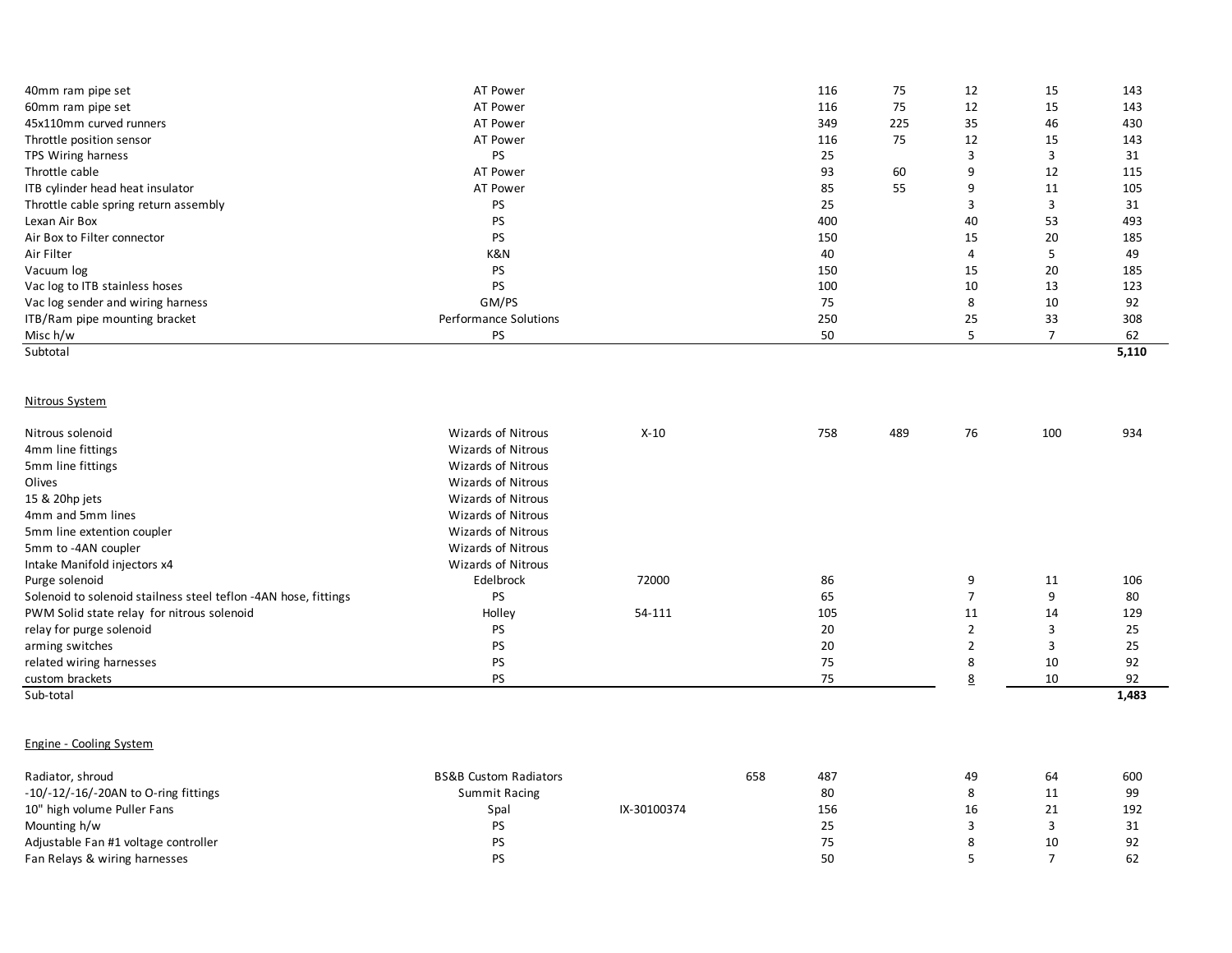|                          |             |     |    |    | 3,089 |
|--------------------------|-------------|-----|----|----|-------|
| PS                       |             | 60  |    | 8  | 74    |
| PS                       |             | 60  |    |    | 74    |
| PS                       |             | 75  |    | 10 | 92    |
| PS                       |             | 90  |    | 12 | 111   |
| PS                       |             | 45  |    |    | 55    |
| <b>Techtonics Tuning</b> | 121 161     | 60  |    |    | 74    |
| Stant                    | 10331       |     |    |    | 10    |
| Canton                   | 2584        | 120 | 12 | 16 | 148   |
| PS                       |             | 80  |    | 11 | 99    |
| PS                       |             | 110 |    | 15 | 136   |
| PS                       |             | 90  |    | 12 | 111   |
| PS                       |             | 150 | 15 | 20 | 185   |
| Earls                    | AT915120ERL | 51  |    |    | 63    |
| PS                       |             | 25  |    |    | 31    |
| Davies Craig             | 8001        | 285 | 29 | 38 | 351   |
| Davies Craig             | 1026        | 70  |    |    | 86    |
| Davies Craig             | 8005        | 255 | 26 | 34 | 314   |
|                          |             |     |    |    |       |

#### **Exhaust**

| Header-Engine Block support bracket                 | PS                       |             | 225 | 23 | 30 | 277   |
|-----------------------------------------------------|--------------------------|-------------|-----|----|----|-------|
| 2-1/4" Stainless Steel Cat-back exhaust system      | <b>Techtonics Tuning</b> | 252 409B    | 525 | 53 | 69 | 647   |
| Borla T-304 Stainless Muffler                       | <b>Techtonics Tuning</b> |             |     | 0  |    |       |
| 2.5"Stainless Tail Pipe/support                     | PS                       |             | 150 | 15 | 20 | 185   |
| Catalytic Converter + Flex Pipe Assembly            | PS/Techtonics Tuning     |             | 375 | 38 | 50 | 462   |
| Custom 1-3/4" Raace Stainless T-304 Header          | <b>Techtonics Tuning</b> |             | 750 | 75 | 99 | 924   |
| Gaskets                                             | <b>Techtonics Tuning</b> |             | 35  |    |    | 43    |
| Quick-connect Stainless T-304 couplings/fabrication | PS                       |             | 275 | 28 | 36 | 339   |
| Stainless Steel Exhaust clamps                      | <b>Techtonics Tuning</b> | 254 050H/HD | 32  |    |    |       |
| Stainless Resonator w flex pipe                     | Vibrant/PS               |             | 275 | 28 | 36 | 339   |
| Polishing                                           | JetFab/PS                |             | 200 | 20 | 26 | 246   |
| High Temp wrap/shielding                            | PS                       |             | 200 | 20 | 26 | 246   |
| <b>Electroplating Services</b>                      | PS                       |             | 75  |    | 10 | 92    |
| Subtotal                                            |                          |             |     |    |    | 3,801 |

# Suspension/Wheels

| Front Steering Knuckles                                   | Josh/Mark's VW Service   |                     | 160   | 16  | 21  | 197   |
|-----------------------------------------------------------|--------------------------|---------------------|-------|-----|-----|-------|
| <b>Front Bearings</b>                                     | <b>Techtonics Tuning</b> | 400 100             | 66    |     |     | 81    |
| Racing Axles, CV joints, boots (rated to 500hp)           | The Driveshaft Shop      |                     | 1,230 | 123 | 162 | 1,515 |
| Front Axle wheel studs                                    | The Driveshaft Shop      |                     | 125   | ᆦ   | 17  | 154   |
| Wheel Stud Installer                                      | Lisle                    | 22800               | 25    |     |     |       |
| Transmission Flange bolt driver                           |                          |                     | 20    |     |     | 25    |
| High performance street/track Coilover struts, front/rear | <b>KW</b>                | Variant 3, 35280001 | 2,200 | 220 | 290 | 2,710 |
| 250lbs/in 7" & 200lbs/in 8" springs                       | Eibach/Ground Control    |                     | 300   | 30  | 40  | 370   |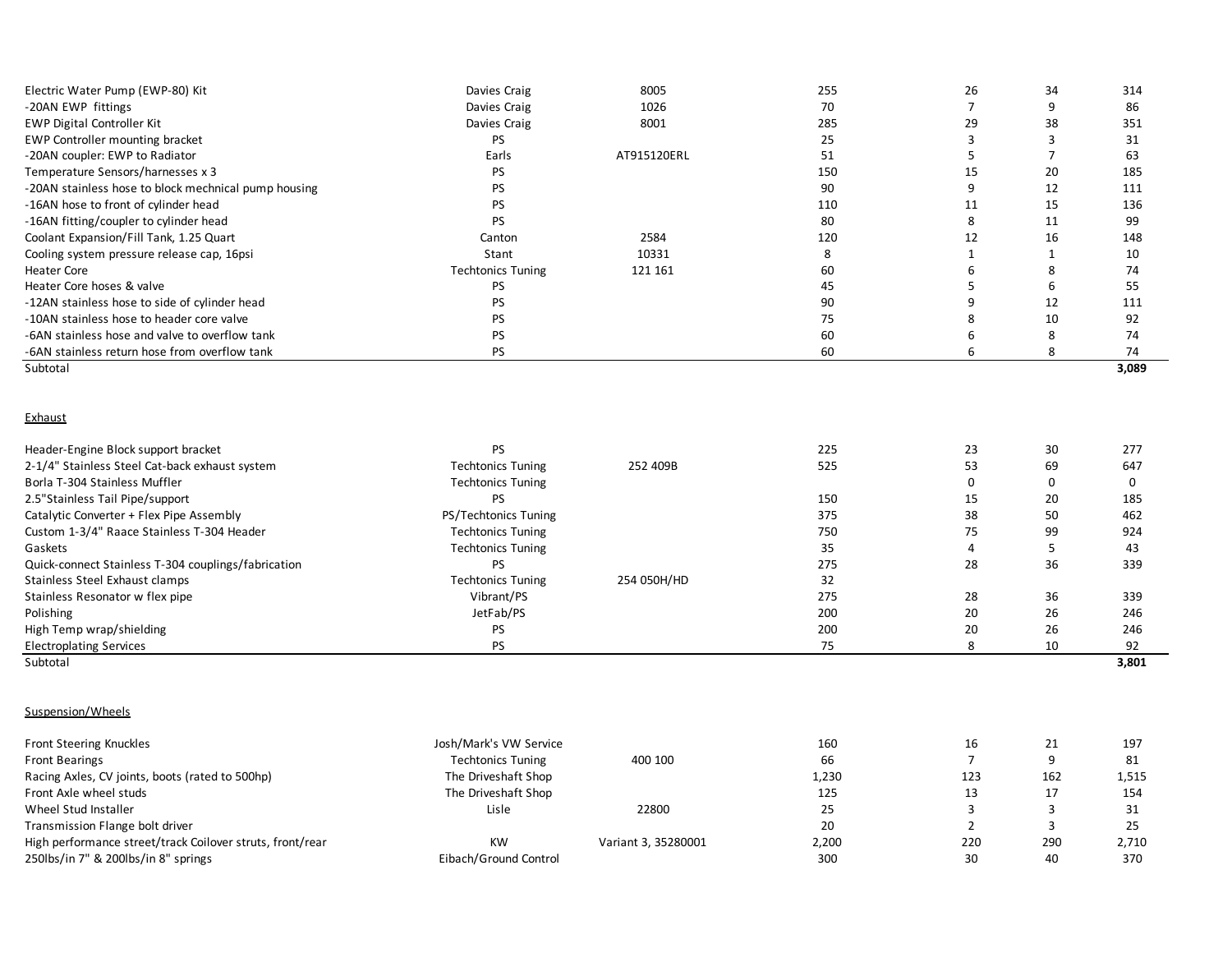| 22mm Strut Nut Socket, 1/2" Drive                         | <b>Techtonics Tuning</b>      | T30 780           |       | 50    |     |     | 62     |
|-----------------------------------------------------------|-------------------------------|-------------------|-------|-------|-----|-----|--------|
| <b>HD Strut Mounts</b>                                    | Febi-Bilstein                 | 171 412 329A      |       | 60    |     | 8   | 74     |
| Strut Mount Urethane Injection                            | <b>PS</b>                     |                   |       | 35    |     |     | 43     |
| Rear upper shock mount kit                                | <b>KYB</b>                    |                   |       | 20    |     |     | 25     |
| 28mm hollow rear sway bar kit                             | Autotech                      | 10-525-1028GK     |       | 220   | 22  | 29  | 271    |
| OEM rear sway bar mounting brackets                       | <b>VW</b>                     |                   |       | 120   | 12  | 16  | 148    |
| Delrin rear bushings                                      | Lella Autosport               | 100 105           |       | 105   | 11  | 14  | 129    |
| Control Arms with Prothane Urethane Bushings, ball-joints | <b>Blackforest Industries</b> | SBFCAMKI-BJ       |       | 145   | 15  | 19  | 179    |
| nuts, bolts, washers                                      | <b>PS</b>                     |                   |       | 40    |     | 5   | 49     |
| Rear Trailing Arm prep/paint                              | PS                            |                   |       | 400   | 40  | 53  | 493    |
| Rear axles                                                | <b>Techtonics Tuning</b>      | 333501117         |       | 126   | 13  | 17  | 155    |
| <b>Rear Bearings</b>                                      | <b>Techtonics Tuning</b>      | 405 620           |       | 50    |     |     | 62     |
| 15mm Rear axle spacers                                    | Lella Autosport               |                   |       | 72    |     | 10  | 89     |
| Rear Axle wheel studs                                     | The Driveshaft Shop           |                   |       | 75    |     | 10  | 92     |
| Rear 3mm wheel spacers                                    | <b>ESC Tuning</b>             | <b>ECS10162KT</b> |       | 48    |     | 6   | 59     |
| Front 5mm wheel spacers                                   | <b>ESC Tuning</b>             | <b>ECS10164KT</b> |       | 48    |     | 6   | 59     |
| Snowflake wheels - stripping/machining/painting           | <b>Greens Automotive</b>      |                   | 1,100 | 825   | 83  | 109 | 1,016  |
| 185/60-14 Sport tires                                     | Dunlop                        | Direzza-zll       |       | 500   | 50  | 66  | 616    |
| Tire mounting/balancing                                   | Weissach Porsche              |                   |       | 80    | 8   | 11  | 99     |
| Wheel stud nuts - racing, open ends                       | Gorilla                       |                   |       | 75    |     | 10  | 92     |
| Wheel stud lock nuts - racing, open ends                  | Gorrila                       |                   |       | 35    |     | -5  | 43     |
| Alignment/R&P pinion depth calibration                    | Weissach Porsche              |                   | 2,400 | 1,800 | 180 | 238 | 2,218  |
| Sub-total                                                 |                               |                   |       |       |     |     | 11,156 |
|                                                           |                               |                   |       |       |     |     |        |

#### **Transmission**

| VW 020 2Y Transmission, Quaife LSD, ARP h/w | <b>German Transaxle of America</b> |                   | 2,855 | 286 | 377 | 3,517 |
|---------------------------------------------|------------------------------------|-------------------|-------|-----|-----|-------|
| Aluma Blast Silver Paint - 2 cans           | Eastwood                           |                   | 35    |     |     | 43    |
| Ring Gear Bolt Kit                          | ARP                                | 204-3001          |       |     |     |       |
| 6 puck 'stage 5' Clutch                     | California Clutch                  |                   | 550   | 55  | 73  | 678   |
| Clutch alignment tools                      | <b>Techtonics Tuning</b>           |                   | 35    |     |     | 43    |
| 1800lbs pressure plate                      | California Clutch                  |                   |       |     |     |       |
| ARP high strength Pressure Plate Bolts      | <b>Techtonics Tuning</b>           | 141 108A          | 60    | ь   | 8   | 74    |
| Flywheel Bolts                              | <b>Techtonics Tuning</b>           | 141 109           | 10    |     |     | 12    |
| tranmission dust shields                    |                                    |                   |       |     |     | 0     |
| Shift Kit                                   | <b>Techtonics Tuning</b>           | 798 210-1         | 64    |     | ŏ   | 79    |
| Shit Rod assembly with bushing              | <b>Techtonics Tuning</b>           | 720 010           | 90    |     | 12  | 111   |
| Racing adjustable shifter linkage system    | <b>USRT</b>                        | SMARTSHIFT1       | 160   | 16  | 21  | 197   |
| Clutch Cable Termination                    | <b>USRT</b>                        | <b>SHIFTMUSHM</b> | 65    |     |     | 80    |
| Clutch Cable                                | Mk1Autohaus                        |                   | 40    |     |     | 49    |
| VW OEM shifter                              | Meyle                              | 171711247         | 30    |     |     | 37    |
| Golfball Knob                               | Mk1Autohaus                        | 171-711-141/E     | 55    |     |     | 68    |
| Golfball knob extension                     | <b>PS</b>                          |                   | 25    |     |     | 31    |
| 0.76 5th gear, tools, gaskets               | Broke VW/PS                        |                   | 275   | 28  | 36  | 339   |
| Sub-total                                   |                                    |                   |       |     |     | 5,358 |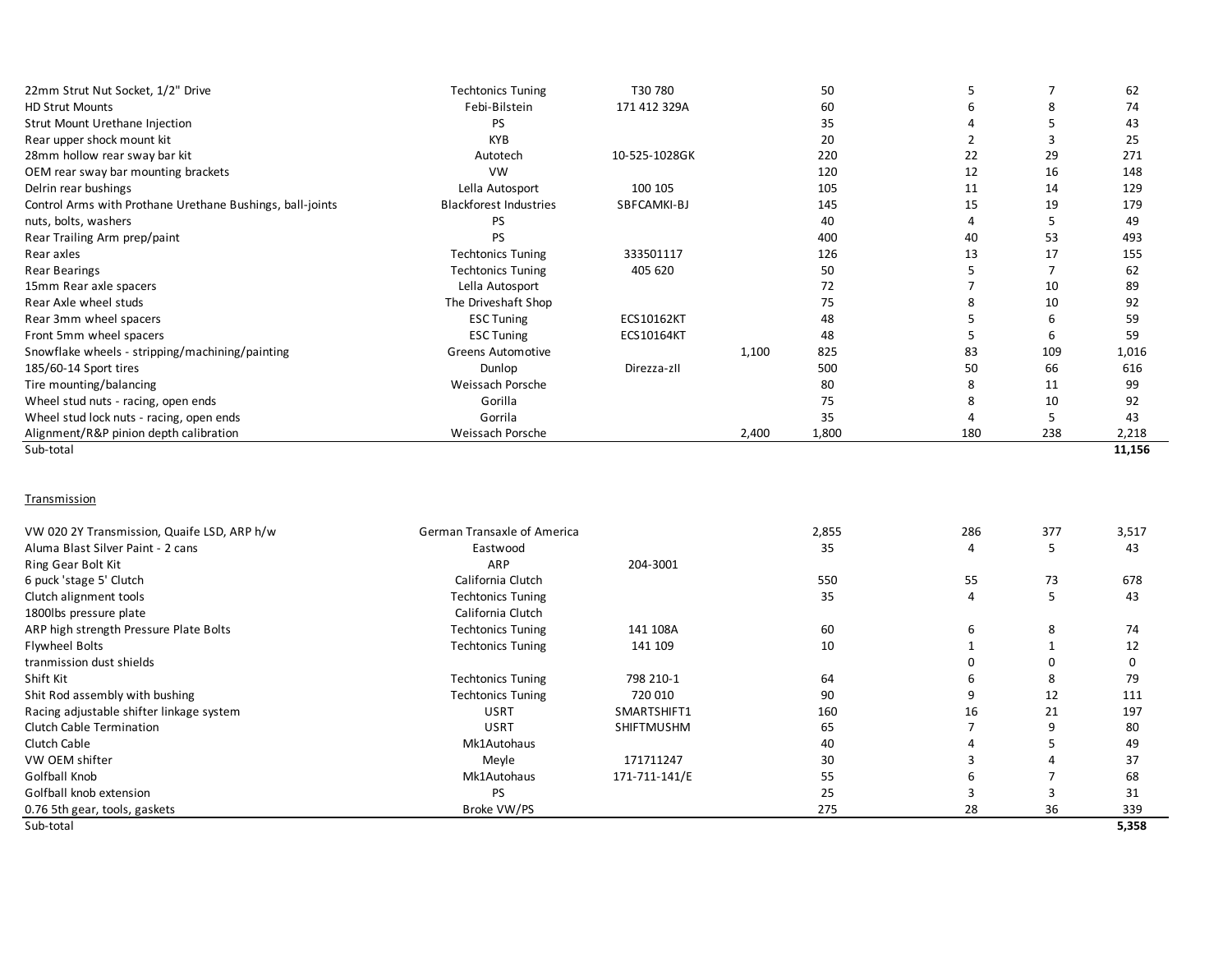### **Steering System**

| Custom leather/foam GTI Steering wheel                 | Craft Customs    |              | 400 | 40 | 53 | 493   |
|--------------------------------------------------------|------------------|--------------|-----|----|----|-------|
| Custom steering shaft Upper bearing                    | PS               |              | 35  |    |    | 43    |
| Lower steering column bearing inner race/Bearing/clamp | Tech-53          | 171-419-518A | 93  |    | 12 | 115   |
| Custom Support bracket                                 | PS               |              | 200 | 20 | 26 | 246   |
| Custom u-joint system                                  | PS               |              | 300 | 30 | 40 | 370   |
| Quaife quick ratio R&P                                 | EAA/Quaife/Meyle |              | 624 | 62 | 82 | 769   |
| R&P Delrin inner sleeves                               | Tech-53          |              | 25  |    |    | 31    |
| Tie-rod ends                                           | Parts Place Inc  | 2070         | 50  |    |    | 62    |
| Tie-rod boots                                          | Parts Place Inc. | 2079         | 10  |    |    | 12    |
| Urethane R&P bushings, black/race                      | PowerFlex        | PFF85-230B   | 60  |    |    | 74    |
| U-joint boot                                           | <b>VW</b>        |              | 65  |    |    | 80    |
| Sub-total                                              |                  |              |     |    |    | 2,294 |

### Brake System

| Tech-53/Wilwood large 4 piston front calipers                      | Tech-53                  | BBKMK1        | 700 | 70 | 92 | 862   |
|--------------------------------------------------------------------|--------------------------|---------------|-----|----|----|-------|
| Hawk Sport Front Pads x2 (spare pad set)                           | Hawk/Tech-53             | HB542F.490    | 125 | 13 | 17 | 154   |
| 10.1" Slotted/Drilled Front Sport Rotors                           | EBC                      | <b>USR478</b> | 200 | 20 | 26 | 246   |
| 9.4" VW Mk2 Slotted/Drilled Rear Rotors                            | Momentum Motorsports     |               |     | 0  |    |       |
| VW Mk4 Aluminum Rear Caliper Kit                                   | <b>ESC Tuning</b>        | ECS698423424  | 210 | 21 | 28 | 259   |
| Stainless Steel Brake lines                                        | <b>ESC Tuning</b>        | ES#248977     | 110 | 11 | 15 | 136   |
| Adjustable Proportioning valve                                     | Wilwood                  | 260-11179     | 100 | 10 | 13 | 123   |
| Mini proportioning valve                                           | Speedway                 | 91031357      | 35  |    |    | 43    |
| VW Mk3 non-ABS Brake Servo                                         | eEuroParts               | 1H1612107C    | 285 | 29 | 38 | 351   |
| VW/Audi 25.4mm Master Cylinder                                     | <b>Bolt Action</b>       | #BLM 254      | 190 | 19 | 25 | 234   |
| Coupling h/w                                                       | PS.                      |               | 75  | 8  | 10 | 92    |
| Dual Wall hard steel brake Lines                                   | Mk1autohaus              |               | 150 | 15 | 20 | 185   |
| Fittings                                                           | Mk1autohaus              |               | 75  | 8  | 10 | 92    |
| pedal rubber pads                                                  | Mk1autohaus              |               | 25  |    |    | 31    |
| pedal cluster bushings                                             | <b>VW Heritage</b>       |               | 20  |    |    | 25    |
| Vacuum pump                                                        | GM/AC Delco              | 20939309      | 120 | 12 | 16 | 148   |
| Vacuum pump sensor, hoses, clamps, wiring harness, bracket, relays | GM/PS                    |               | 250 | 25 | 33 | 308   |
| e-brake cables, mk2 for Disk brakes                                | <b>Techtonics Tuning</b> | 609 130       | 60  | 6  |    | 74    |
| e-brake h/w/cover                                                  | Mk1autohaus              |               | 20  |    |    | 25    |
| SRF Brake Fluid - high temperature racing synthetic                | Castrol                  |               | 80  | 8  | 11 | 99    |
| Sub-total                                                          |                          |               |     |    |    | 3,487 |

### Air Conditioning System

| 12V variable speed 3000BTU Compressor            | Bovard | BOYANG JVB075Z12 | 570 | 75 | 702 |
|--------------------------------------------------|--------|------------------|-----|----|-----|
| Custom #6 & #8 male o-ring fittings installed    |        |                  | 50  |    | 62  |
| Compressor mounting bracket and isolation system |        |                  | 125 | 17 | 154 |
| Variable Speed Controller                        | Boyard |                  | inc |    |     |
| Controller mounting bracket                      |        |                  |     | 10 | 92  |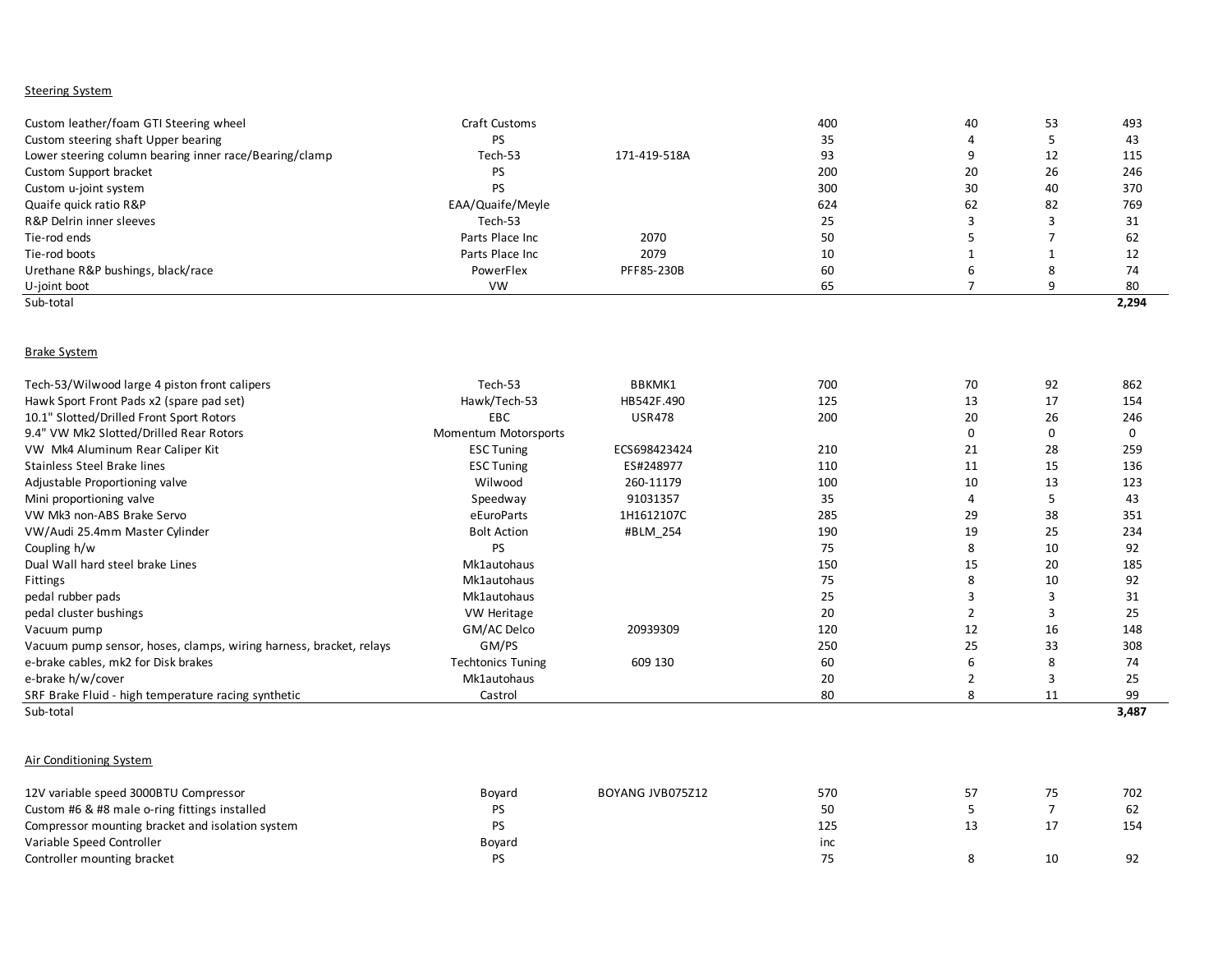| Wiring Harnesses, temperature sensors, relays  | <b>PS</b>            |                 | 225 | 23 | 30 | 277   |
|------------------------------------------------|----------------------|-----------------|-----|----|----|-------|
| Custom #6 & #8 A/C reduced barrier hoses       | <b>PS</b>            |                 | 450 | 45 | 59 | 554   |
| Evaporator & Blower motor Shrouds              | <b>PS</b>            |                 | 225 | 23 | 30 | 277   |
| <b>Evaporator Core</b>                         | Four Seasons         | 54277           | 75  |    | 10 | 92    |
| Evaporator Machining, welding, custom fittings | PS/Jetfab            |                 | 750 | 75 | 99 | 924   |
| <b>Condensor Core</b>                          | AC & Collision Parts | <b>CNFP1216</b> | 40  |    |    | 49    |
| Condensor mounting brackets                    | PS.                  |                 | 75  |    | 10 | 92    |
| Filter/Accumulator                             |                      |                 | 20  |    |    | 25    |
| PAG Oil                                        |                      |                 | 50  |    |    | 62    |
| Centre Vents (cabriolet)                       | <b>PS</b>            |                 | 150 | 15 | 20 | 185   |
| Fans x7, wiring harnesses                      | <b>PS</b>            |                 | 210 | 21 | 28 | 259   |
| Lexan Shroud                                   | <b>PS</b>            |                 | 75  | 8  | 10 | 92    |
| R134a Charging                                 | <b>PS</b>            |                 | 200 | 20 | 26 | 246   |
| Sub-total                                      |                      |                 |     |    |    | 4,146 |

### **Interior**

| Molded Ultra-plush carpet kit                         | <b>Stock Interiors</b> | VW Midnight Blue | 225   | 23  | 30  | 277   |
|-------------------------------------------------------|------------------------|------------------|-------|-----|-----|-------|
| Matching ultra-plush floor mats (4)                   | <b>Stock Interiors</b> | VW Midnight Blue | 125   | 13  | 17  | 154   |
| Matching ultra-plush trunk carpet                     | <b>Stock Interiors</b> | VW Midnight Blue | 150   | 15  | 20  | 185   |
| Carpet Installation, glue                             | PS.                    |                  | 250   | 25  | 33  | 308   |
| Headliner                                             | <b>Stock Interiors</b> |                  | 140   | 14  | 18  | 172   |
| Headliner Installation, glue                          | <b>PS</b>              |                  | 250   | 25  | 33  | 308   |
| Seat Fabric                                           | VW/SMS                 |                  | 800   | 80  | 106 | 986   |
| Vinyl                                                 | subcontracted          |                  | 250   | 25  | 33  | 308   |
| Plastic & Vinyl custom colour paints/dyes             | Parasol Inc.           |                  | 1,000 | 100 | 132 | 1,232 |
| Upper door trim                                       | <b>VW Heritage</b>     | 171867220        | 110   | 11  | 15  | 136   |
| Custom Flip-out panel                                 | PS.                    |                  | 200   | 20  | 26  | 246   |
| Seat upolstering                                      | subcontracted          |                  | 4,000 | 400 | 528 | 4,928 |
| Seat frame custom bracing/welding/painting            | PS.                    |                  | 400   | 40  | 53  | 493   |
| Seat hardware, plastic parts, misc                    | <b>VW</b>              |                  | 300   | 30  | 40  | 370   |
| Mass loaded vinyl sound damping sheets 0.110"         | FatMat                 | 0.110'           | 250   | 25  | 33  | 308   |
| Other parts                                           | Heritage VW            |                  | 250   | 25  | 33  | 308   |
| Heated seats kits                                     | amazon                 |                  | 120   | 12  | 16  | 148   |
| Heated Seats Wiring harnesses, relays, potentiometers | <b>PS</b>              |                  | 50    | 5   | 7   | 62    |
| New locks rekey service - doors, hatch, stalk         | CrazyQuiffs UK         |                  | 150   | 15  | 20  | 185   |
| Seat foam - high density, custom cutting              | Foam Shop              |                  | 400   | 40  | 53  | 493   |
| Rear seat belts                                       | ebay                   |                  | 75    | 8   | 10  | 92    |
| Seat Belt mounting h/w                                | <b>Bolt Depot</b>      |                  | 25    | 3   | 3   | 31    |
| Rear Side Trays                                       | ebay                   |                  | 50    | 5   | 7   | 62    |
| <b>Blower motor</b>                                   | VW OEM                 | 251 819 015      | 75    | 8   | 10  | 92    |
| Blower Motor wiring harness/PCB                       | PS                     |                  | 150   | 15  | 20  | 185   |
| <b>Visors</b>                                         | ebay                   |                  | 120   | 12  | 16  | 148   |
| Floor foam, 1"                                        | amazon                 |                  | 75    | 8   | 10  | 92    |
| New centre console/gauges                             | VW OEM                 |                  | 150   | 15  | 20  | 185   |
| New shift boot                                        | Mk1autohaus            |                  | 58    | 6   | 8   | 71    |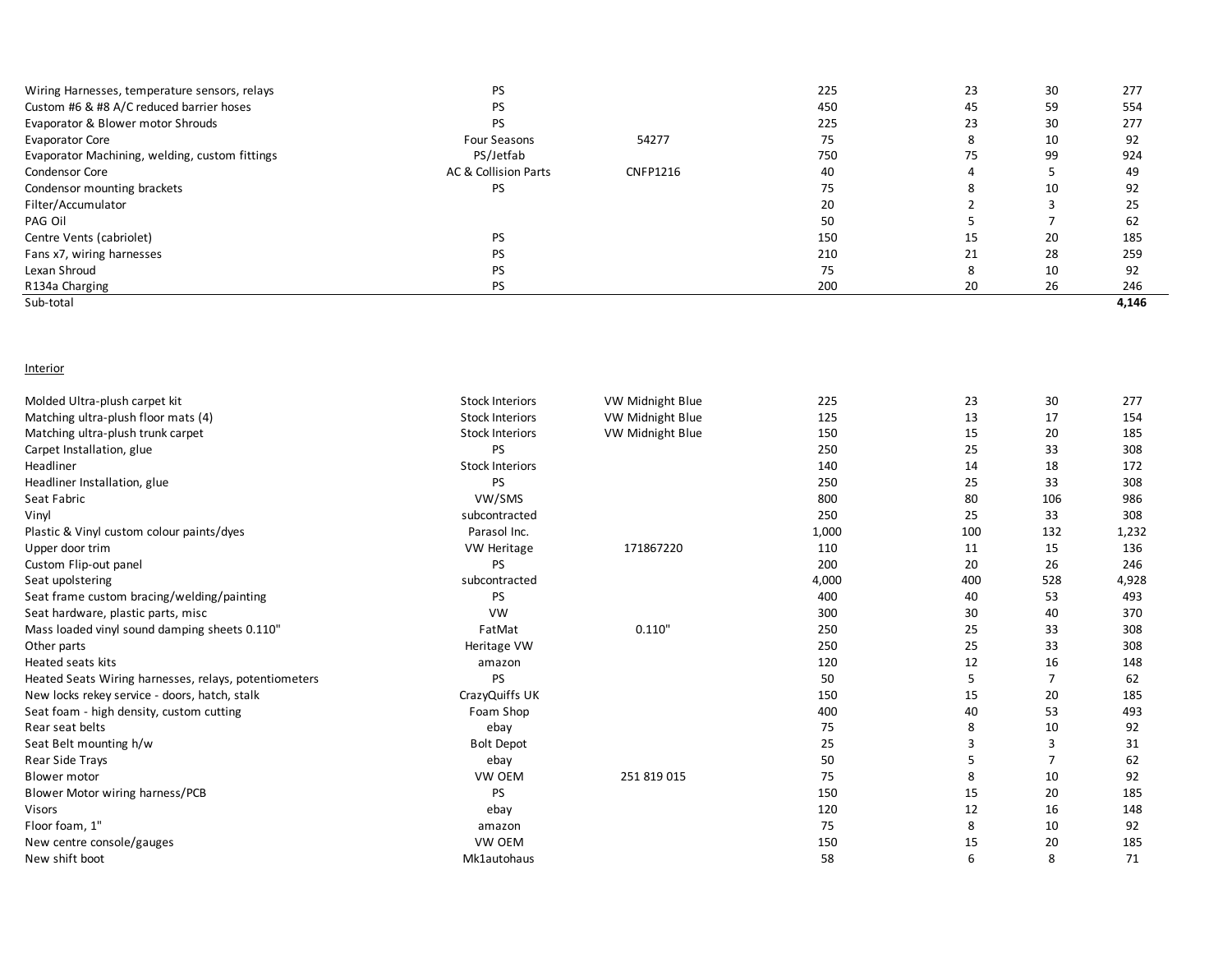| Electric Window Mechanism - VW Mk2                              | Aftermarket          | 191837481A |       | 150   | 15             | 20             | 185    |
|-----------------------------------------------------------------|----------------------|------------|-------|-------|----------------|----------------|--------|
| Electric Window custom mounting h/w                             | PS                   |            |       | 175   | 18             | 23             | 216    |
| Sub-total                                                       |                      |            |       |       |                |                | 12,964 |
|                                                                 |                      |            |       |       |                |                |        |
| Bodywork - metalwork                                            |                      |            |       |       |                |                |        |
|                                                                 |                      |            |       |       |                |                |        |
| Welding gases, Argon, CO2/Argon mix                             | various              |            | 400   | 296   | 30             | 39             | 365    |
| Welding rods, mild and stainless                                | various              |            | 125   | 93    | 9              | 12             | 114    |
| Brazing rods                                                    | various              |            | 50    | 37    | $\overline{a}$ | 5              | 46     |
| Welding wire spools                                             | various              |            | 100   | 74    | $\overline{7}$ | 10             | 91     |
| Brazing wire spools                                             | various              |            | 300   | 222   | 22             | 29             | 274    |
| Torch tips consumed                                             | various              |            | 250   | 185   | 19             | 24             | 228    |
| $1/16$ " and $3/32$ " cutoff wheels                             | various              |            | 125   | 93    | 9              | 12             | 114    |
| Mild Steel panels, 0.040" 1/16" 3/32" 1/8"                      | <b>Online Metals</b> |            | 250   | 185   | 19             | 24             | 228    |
| Aluminum panels 0.040" 1/16" 3/32" 1/8"                         | <b>Online Metals</b> |            | 100   | 74    | $\overline{7}$ | 10             | 91     |
| Stainless Steel panels 0.040" 1/16" 3/32" 1/8"                  | <b>Online Metals</b> |            | 250   | 185   | 19             | 24             | 228    |
| Aluminum plate, 1/8x3/4", 1/8X1.5"                              | <b>Online Metals</b> |            | 50    | 37    | $\overline{4}$ | 5              | 46     |
| Mild steel plate, 1/8x3/4", 1/8X1.5"                            | <b>Online Metals</b> |            | 50    | 37    | $\overline{a}$ | 5              | 46     |
| Stainless steel plate, 1/8x3/4", 1/8X1.5"                       | <b>Online Metals</b> |            | 75    | 56    | 6              | $\overline{7}$ | 68     |
| Steel round tube, square tube, rectangular tube - frame         | <b>Online Metals</b> |            | 250   | 185   | 19             | 24             | 228    |
| Aluminum rectangular tube - bumpers                             | <b>Online Metals</b> |            | 75    | 56    | 6              | $\overline{7}$ | 68     |
| Brass Rod stock, various diameters                              | <b>Online Metals</b> |            | 100   | 74    | $\overline{7}$ | 10             | 91     |
| Aluminum Blocks, various                                        | <b>Online Metals</b> |            | 250   | 185   | 19             | 24             | 228    |
| replacement panel - passenger floor                             | PS/Klokkerholm       | 95-20-75-3 | 500   | 370   | 37             | 49             | 456    |
| replacement panel - driver floor                                | PS/Klokkerholm       | 95-20-75-4 | 500   | 370   | 37             | 49             | 456    |
| replacement panel - passenger front wing upper mount            | PS/Klokkerholm       | 95-20-42-1 | 400   | 296   | 30             | 39             | 365    |
| replacement panel - driver front wing upper mount               | PS/Klokkerholm       | 95-20-42-2 | 400   | 296   | 30             | 39             | 365    |
| replacement panel - lengthwise floor support x 2                | PS/Klokkerholm       | 95-20-81-0 | 250   | 185   | 19             | 24             | 228    |
| replacement panel - fuel filling panel                          | PS/Klokkerholm       | 95-20-52-2 | 500   | 370   | 37             | 49             | 456    |
| replacement panel - driver rear frame side rail with support    | PS/Klokkerholm       | 95-20-84-1 | 250   | 185   | 19             | 24             | 228    |
| replacement panel - passenger rear frame side rail with support | PS/Klokkerholm       | 95-20-84-2 | 250   | 185   | 19             | 24             | 228    |
| Strut Tower to front frame welded braces                        | PS                   |            | 400   | 296   | 30             | 39             | 365    |
| Double firewall welded                                          | <b>PS</b>            |            | 300   | 222   | 22             | 29             | 274    |
| Subframe welded                                                 | PS                   |            | 1,500 | 1,110 | 111            | 147            | 1,368  |
| Interior box frame welded                                       | <b>PS</b>            |            | 1,500 | 1,110 | 111            | 147            | 1,368  |
| Drill bits consumed                                             | various              |            | 150   | 111   | 11             | 15             | 137    |
| End-mills consumed                                              | various              |            | 100   | 74    | $\overline{7}$ | 10             | 91     |
| Vibrating Tool & bits consumed                                  | various              |            | 150   | 111   | 11             | 15             | 137    |
| Die Grinder consumed                                            | Makita               |            | 325   | 241   | 24             | 32             | 296    |
| Wire Wheels consumed                                            | 3M                   |            | 150   | 111   | 11             | 15             | 137    |
| Sand Blasting Media                                             | Eastwood             |            |       | 130   | 13             | 17             | 160    |
| 3M paint removal disks, various                                 | 3M                   |            | 125   | 93    | 9              | 12             | 114    |
| Protective face shield screens                                  | 3M                   |            | 40    | 30    | 3              | $\overline{4}$ | 36     |
| Acid Etching - 2 gallons                                        | Eastwood             |            |       | 125   | 13             | 17             | 154    |
| <b>Brushes</b>                                                  | various              |            | 30    | 22    | $\overline{2}$ | 3              | 27     |
| Sub-total                                                       |                      |            |       |       |                |                | 9.996  |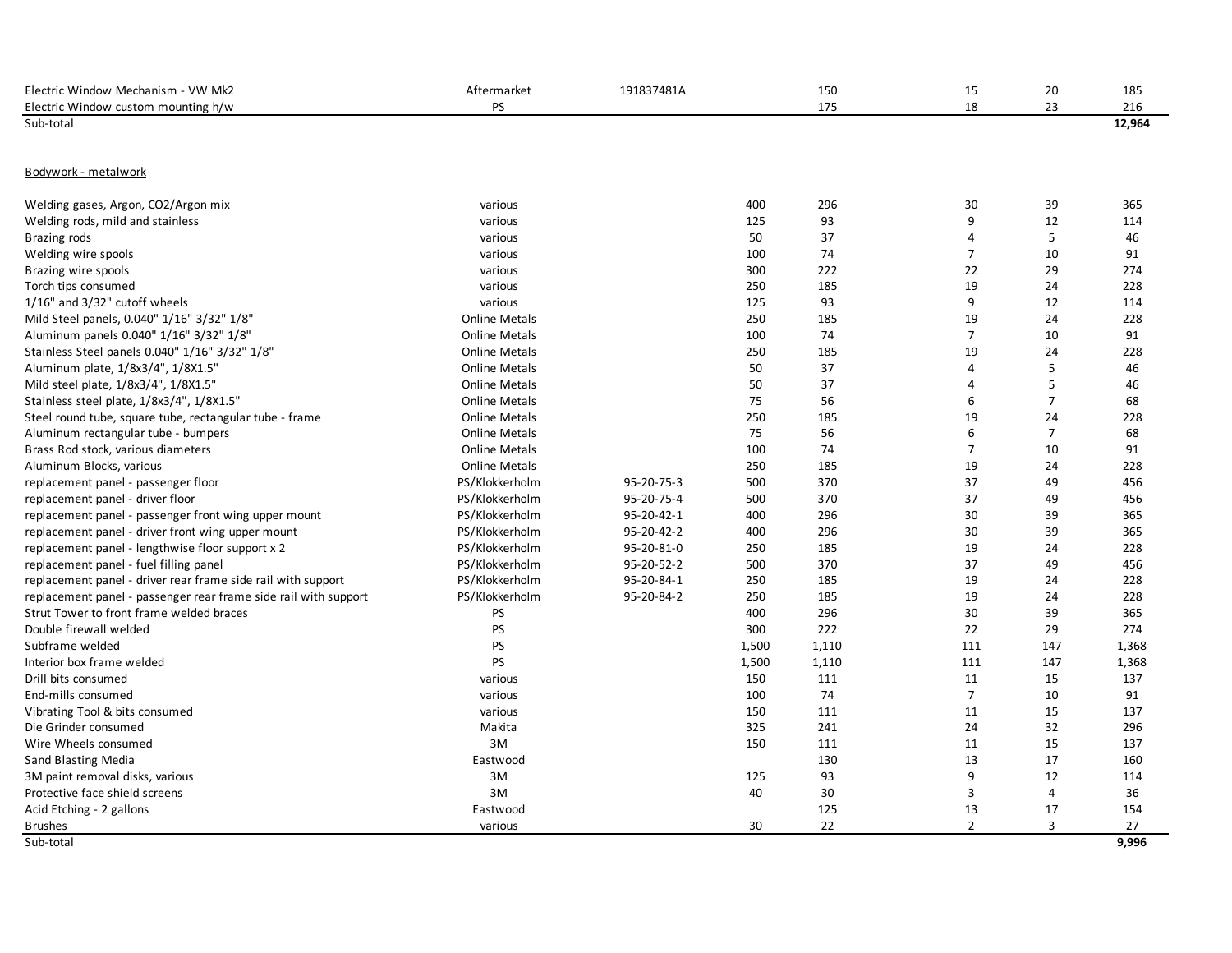## Bodywork - filling/sanding/painting

| Carbon Fiber Hood                                                 | PS/LWS Design - UK    |       | 1,875 | 500 | 188 | 248            | 2,310  |
|-------------------------------------------------------------------|-----------------------|-------|-------|-----|-----|----------------|--------|
| Carbon Fiber Hatch                                                | PS/LWS Design - UK    |       | 2,250 | 600 | 225 | 297            | 2,772  |
| Carbon Fiber Bumpers                                              | PS/LWS Design - UK    |       | 1,500 | 400 | 150 | 198            | 1,848  |
| Lexan Rear Window                                                 | PS                    | 250   | 185   |     | 19  | 24             | 228    |
| Short-strand fiberglass filler - 2 gallons                        | Evercoat              |       | 96    |     | 10  | 13             | 118    |
| Automotive body filler - 2 gallons                                | Evercoat              |       | 96    |     | 10  | 13             | 118    |
| Glazing putty - 3 24oz tubes                                      | Evercoat              |       | 176   |     | 18  | 23             | 217    |
| Flexible filler                                                   | Evercoat              |       | 132   |     | 13  | 17             | 163    |
| Filler mixing paper, application spatulas                         | 3M                    |       | 50    |     | 5   | $\overline{7}$ | 62     |
| Sand paper rolls 80/120/220/320/400/600 grit x18                  | various               |       | 450   |     | 45  | 59             | 554    |
| Sanding disks 80/120/220/320/400/600/800/1000/1200/1500/2000 - 11 | 3M                    |       | 132   |     | 13  | 17             | 163    |
| Sanding blocks                                                    | various               |       | 50    |     | 5   | $\overline{7}$ | 62     |
| Wet sanding paper 600/800/1000/1200/1500/2000/3000                | 3M                    |       | 300   |     | 30  | 40             | 370    |
| Surface Degrease - 2 gallons                                      | Southern Polyurethane |       | 80    |     | 8   | 11             | 99     |
| Acid Etch Primer - 10 rattle cans                                 | Eastwood              |       | 175   |     | 18  | 23             | 216    |
| Epoxy 2K primer, white/black/grey - 6 gallons                     | Southern Polyurethane | 1,128 | 835   |     | 83  | 110            | 1,028  |
| High-Build 2K primer - 2 gallons                                  | Southern Polyurethane | 310   | 229   |     | 23  | 30             | 283    |
| Undercoating - 10 cans                                            | Eastwood              |       | 105   |     | 11  | 14             | 129    |
| Wax Door Panel spray kit                                          | Eastwood              |       | 120   |     | 12  | 16             | 148    |
| Seam Sealer - 2 tubes                                             | Eastwood              |       | 30    |     | 3   | 4              | 37     |
| Silver Base Coat - 3 gallons                                      | Automotive Touchup    |       | 975   |     | 98  | 129            | 1,201  |
| Silver Base Coat - 4 rattle cans                                  | Automotive Touchup    |       | 80    |     | 8   | 11             | 99     |
| Clear 2K top Coat - 4 gallons                                     | Automotive Touchup    |       | 580   |     | 58  | 77             | 715    |
| Clear 2K top Coat - 4 rattle cans                                 | Automotive Touchup    |       | 64    |     | 6   | 8              | 79     |
| Mixing cups, various                                              | various               |       | 40    |     | Δ   | 5              | 49     |
| Aerosol Injected Cleaner - 10 cans                                | Eastwood              |       | 90    |     | 9   | 12             | 111    |
| Xylene, Laquer Thinner - 6 gallons                                | various               | 150   | 111   |     | 11  | 15             | 137    |
| Brake Cleaner - 36 cans                                           | various               | 324   | 240   |     | 24  | 32             | 295    |
| Paper towels                                                      | various               |       | 50    |     | 5   | $\overline{7}$ | 62     |
| Organic canister masks                                            | 3M                    |       | 100   |     | 10  | 13             | 123    |
| Masking tape - various                                            | 3M/Norton             |       | 150   |     | 15  | 20             | 185    |
| Masking paper & plastic sheeting                                  | 3M/Norton             |       | 250   |     | 25  | 33             | 308    |
| Temporary paint booth, filters                                    |                       |       | 1,500 |     | 150 | 198            | 1,848  |
| Descecant filter canister                                         | Devibliss             |       | 125   |     | 13  | 17             | 154    |
| Spray guns/filters/accessories consumed                           | Eastwood              |       | 400   |     | 40  | 53             | 493    |
| Polishing Compounds                                               | 3M                    |       | 75    |     | 8   | 10             | 92     |
| Polishing pads/cloths                                             | 3M                    |       | 125   |     | 13  | 17             | 154    |
|                                                                   |                       |       |       |     |     |                | 17,027 |

# Misc - braces, striping, seals, windows, shielding, hardware

| Sunroof - edge seal/molding | Vlk1autohaus | 321877209A | 140 | 18 | 172<br>172 |
|-----------------------------|--------------|------------|-----|----|------------|
| Sunroof - cable system      | Mk1autohaus  |            | 140 | 18 | 172        |
| - wind deflector<br>Sunroof | ebay         |            | 150 |    | 185        |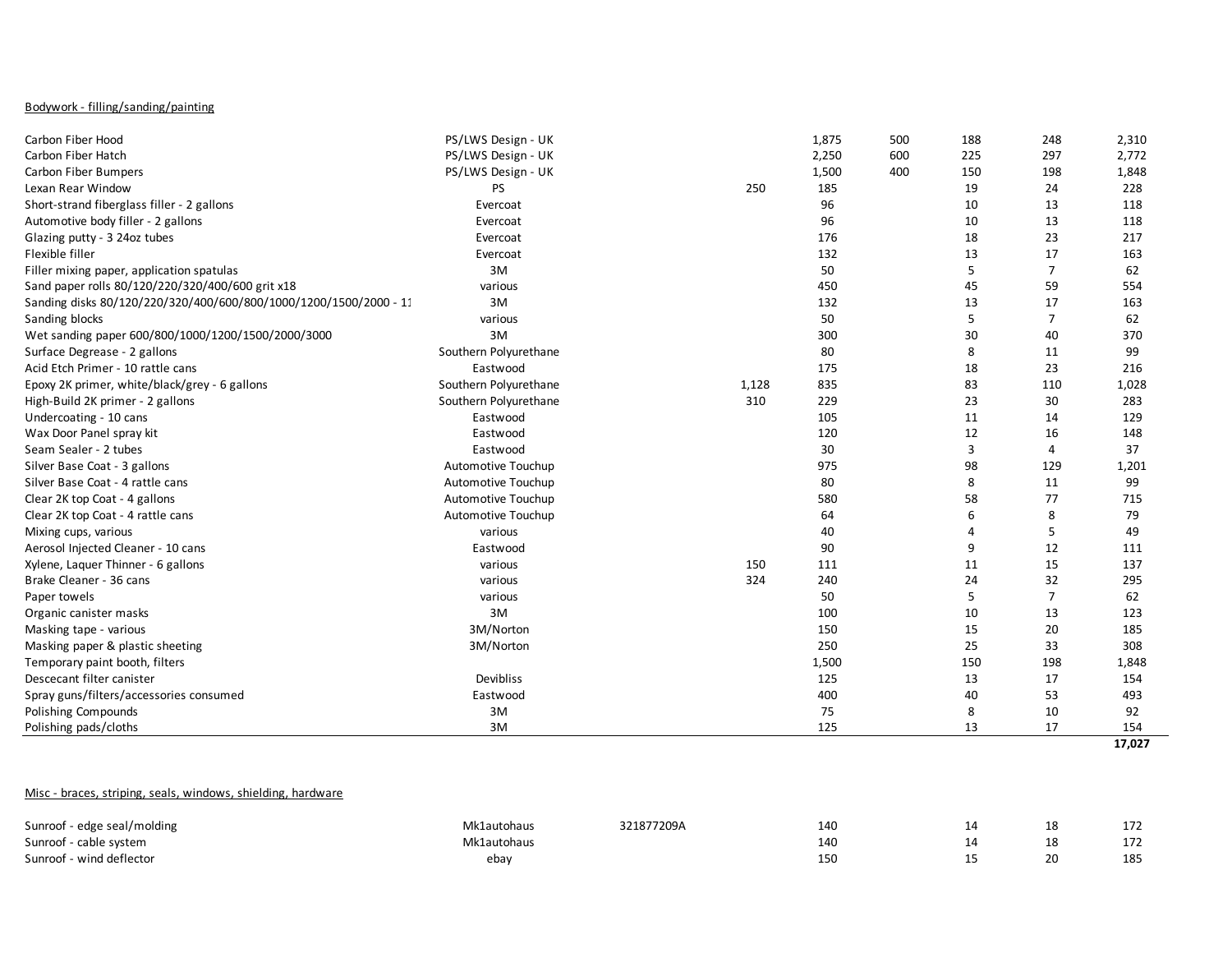| Sunroof - misc parts/springs/bushings/winder handle                        | ebay              |                 |       | 250   | 25             | 33             | 308    |
|----------------------------------------------------------------------------|-------------------|-----------------|-------|-------|----------------|----------------|--------|
| Replacement OEM side mirrors                                               | ebay              |                 |       | 150   | 15             | 20             | 185    |
| Convex glass for side mirrors x2                                           | <b>Burco</b>      | BUR-3513-1983   |       | 50    | 5              | $\overline{7}$ | 62     |
| Waist body moldings                                                        | Mk1autohaus       |                 |       | 110   | 11             | 15             | 136    |
| Lower rocker moldings                                                      | Mk1autohaus       |                 |       | 75    | 8              | 10             | 92     |
| Lower stripes                                                              | Mk1autohaus       |                 |       | 80    | 8              | 11             | 99     |
| Rear Hatch moldings                                                        | Mk1autohaus       |                 |       | 80    | 8              | 11             | 99     |
| Front Grill GTI emblem                                                     | Mk1autohaus       |                 |       | 23    | $\overline{2}$ | 3              | 28     |
| Rear hatch Rabbit GTI emblem                                               | Mk1autohaus       |                 |       | 29    | 3              | 4              | 36     |
| Rear hatch Volkswagon emblem                                               | Mk1autohaus       |                 |       | 19    | $\overline{2}$ | 3              | 23     |
| Custom car Cover                                                           | Car Covers        | platnium series |       | 195   | 20             | 26             | 240    |
| Upper strut frame brace                                                    | Eurosport         | 430 110-1       |       | 190   | 19             | 25             | 234    |
| Lower control arm brace                                                    | Neuspeed          |                 |       | 100   | 10             | 13             | 123    |
| Front engine mount/frame brace                                             | GoKraut           |                 |       | 175   | 18             | 23             | 216    |
| Misc Glue & sealants                                                       | Amazon            |                 |       | 500   | 50             | 66             | 616    |
| zinc plating for various parts                                             | PS/Caswell        |                 |       | 250   | 25             | 33             | 308    |
| Door Handles/Inserts/Seals                                                 | Mk1autohaus       |                 |       | 91    | 9              | 12             | 112    |
| Door Locks                                                                 | Mk1autohaus       |                 |       | 25    | 3              | 3              | 31     |
| Cylinder Lock                                                              | Mk1autohaus       |                 |       | 38    | 4              | 5              | 47     |
| Keys                                                                       | Mk1autohaus       |                 |       | 54    | 5              | $\overline{7}$ | 67     |
| Door Striker Pins                                                          | Mk1autohaus       |                 |       | 30    | 3              | 4              | 37     |
| Door Catches/Mechanisms                                                    | Mk1autohaus       |                 |       | 48    | 5              | 6              | 59     |
| <b>Hatch Seal</b>                                                          | Mk1autohaus       |                 |       | 55    | 6              | $\overline{7}$ | 68     |
| Hood Release cable/lever                                                   | Mk1autohaus       |                 |       | 27    | 3              | 4              | 33     |
| Engine area rain-tray seals                                                | ebay              |                 |       | 40    | 4              | 5              | 49     |
| Front windscreen                                                           | FW443             | FW443           | 550   | 407   | 41             | 54             | 501    |
| Front windscreen seals/installation                                        |                   |                 | inc   | 0     | $\mathbf 0$    | 0              | 0      |
| Driver/Passenger Window Seals - complete kit x 2                           | Mk1autohaus       |                 |       | 930   | 93             | 123            | 1,146  |
| <b>Rear Quarter Window Seals</b>                                           | Mk1autohaus       |                 |       | 90    | 9              | 12             | 111    |
| Hatch Window Seal                                                          | Mk1autohaus       |                 |       | 55    | 6              | $\overline{7}$ | 68     |
| Glass Polishing Kit                                                        | ebay              |                 |       | 125   | 13             | 17             | 154    |
| Rain tray drain grommets                                                   | Mk1autohaus       |                 |       | 44    | 4              | 6              | 54     |
| Wiper arms/blades                                                          | Bosch             |                 |       | 90    | 9              | 12             | 111    |
| Wiper motor                                                                | Mk1autohaus       |                 |       | 95    | 10             | 13             | 117    |
| Wiper intermittent relay                                                   | Mk1autohaus       |                 |       | 12    | $\mathbf{1}$   | $\overline{2}$ | 15     |
| Wiper stalk                                                                | Mk1autohaus       |                 |       | 38    | 4              | 5              | 47     |
| Turn signal stalk                                                          | Mk1autohaus       |                 |       | 38    | 4              | 5              | 47     |
| Washer fluid pump, reservior, tubing, jet                                  | <b>PS</b>         |                 |       | 150   | 15             | 20             | 185    |
| Fuel Filler Neck Sticker/Seal                                              | Mk1autohaus       |                 |       | 25    | 3              | 3              | 31     |
| Hatch Strut/hardware                                                       | Mk1autohaus       |                 |       | 47    | 5              | 6              | 58     |
| <b>Hood Pins</b>                                                           | Quik Latch        | <b>QL-25S</b>   |       | 80    | 8              | 11             | 99     |
| Electricity consumed - heat, light, power (2kW av x 24 x 180 x 4 x \$0.12) | <b>BC Hydro</b>   |                 | 4,147 | 3,069 | 307            | 405            | 3,781  |
| <b>Stainless Steel fasteners</b>                                           | <b>Bolt Depot</b> |                 |       | 500   | 50             | 66             | 616    |
| Heat shielding                                                             | Thermo-Tec        | 13575           |       | 192   | 19             | 25             | 237    |
|                                                                            |                   |                 |       |       |                |                | 11.212 |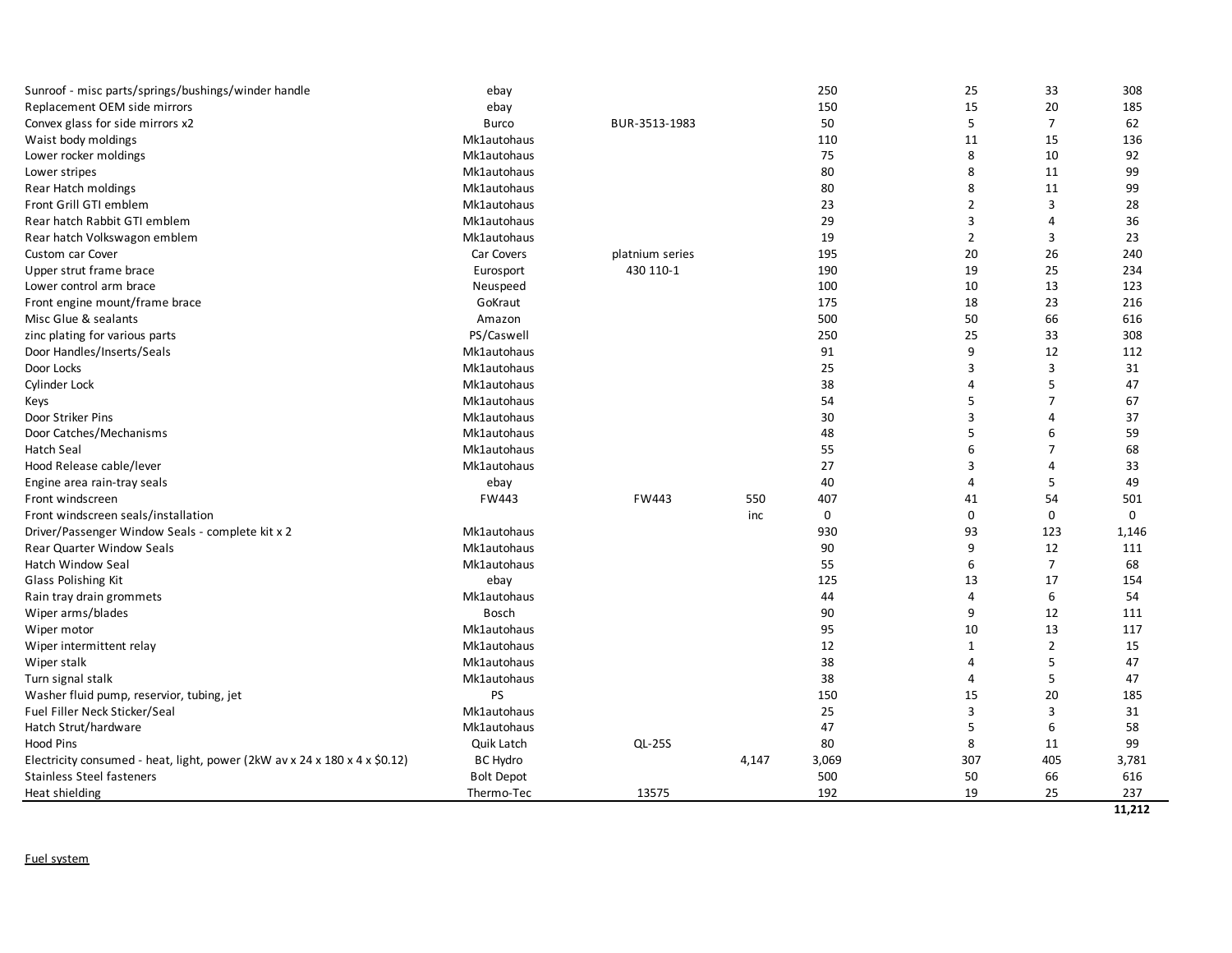| Walbro 155lph Fuel Pump                                | Kinsler Fuel Injection | 22003      |     | 195 | 20 | 26 | 240 |
|--------------------------------------------------------|------------------------|------------|-----|-----|----|----|-----|
| Fuel Pump Mounting Kit, misc fittings                  | Kinsler Fuel Injection | 22008      |     | 75  | 8  | 10 | 92  |
| Fuel Pump/Filter Stainless Mounting Bracket            | PS.                    |            | 150 | 111 | 11 | 15 | 137 |
| Fuel Pump Monster Mesh Pre-Filter Housing #8 25 micron | Kinsler Fuel Injection | 8308-025   |     | 160 | 16 | 21 | 197 |
| Fuel Pump Monster Mesh Post-Filter Housing #6 10micron | Kinsler Fuel Injection | 8308-010   |     | 140 | 14 | 18 | 172 |
| <b>Filter Fittings</b>                                 | Kinsler Fuel Injection |            |     | 80  | 8  | 11 | 99  |
| Fuel Pressure Regulator/Aeromotive                     | Kinsler Fuel Injection | 10745      |     | 220 | 22 | 29 | 271 |
| 19Lbs/hr Fuel Injectors x 4                            | Holley                 | 522-191    |     | 200 | 20 | 26 | 246 |
| 30Lbs/hr Fuel Injectors x 4                            | Holley                 | 522-301    |     | 200 | 20 | 26 | 246 |
| Fuel tank, Epoxy coated                                | <b>VW Heritage</b>     |            |     | 235 | 24 | 31 | 290 |
| fuel level sender & wiring harness                     | Mk1autohaus            | 171919051L |     | 45  |    |    | 55  |
| Stainless tank straps kit                              | Rabbit Parts/ebay      |            |     | 75  | 8  | 10 | 92  |
| Tank vapour release distribution module/fittings       | <b>PS</b>              |            |     | 225 | 23 | 30 | 277 |
| Tank pressure release valve                            | Newton                 | TPV6       |     | 190 | 19 | 25 | 234 |
| -6AN stainless line from tank to evap module           | <b>PS</b>              |            |     | 150 | 15 | 20 | 185 |
| -6AN line from evap module to pressure release valve   | <b>PS</b>              |            |     | 150 | 15 | 20 | 185 |
| Misc fittings and clamps                               |                        |            |     | 100 | 10 | 13 | 123 |
| Stainless steel mounting bracket for pump & filters    | <b>PS</b>              |            |     | 75  | 8  | 10 | 92  |
| Fuel filler cap/seal                                   | <b>VW Heritage</b>     |            |     | 30  |    |    | 37  |
| 35mm tank filler hose and clamps                       | <b>VW Heritage</b>     | N90119601  |     | 37  |    |    | 46  |
| -6AN stainless hose from fuel pump to engine           | <b>PS</b>              |            |     | 300 | 30 | 40 | 370 |
| -6AN stainless hose from regulator to tank             | PS                     |            |     | 300 | 30 | 40 | 370 |
| -8AN stainlesss hose from tank to pre-filter           | <b>PS</b>              |            |     | 150 | 15 | 20 | 185 |
| -6AN stainless Y line to fuel injector rail            | PS.                    |            |     | 75  | 8  | 10 | 92  |
| -6AN stainless Y line to regulator                     | PS.                    |            |     | 75  | 8  | 10 | 92  |
| -8AN stainless line from pre-filter to pump            | PS.                    |            |     | 75  | 8  | 10 | 92  |
| -6AN line from pump to port-filter                     | <b>PS</b>              |            |     | 75  |    | 10 | 92  |
| <b>Fuel Pressure Gauge</b>                             | Aeromotive             | 15633      |     | 42  |    |    | 52  |

# Electrical/electronic

| Dominator ECU                        | Holley                 | 554-114 | 2,150 | 215 | 284 | 2,649 |
|--------------------------------------|------------------------|---------|-------|-----|-----|-------|
| <b>Main Power Harness</b>            | Holley                 | 558-308 | 55    | 6   |     | 68    |
| Main unterminated wiring harness     | Holley                 | 558-105 | 280   | 28  | 37  | 345   |
| 8 Fuel Injector wiring harness       | Holley                 | 558-204 | 120   | 12  | 16  | 148   |
| Ignition unterminated wiring harness | Holley                 | 558-306 | 105   | 11  | 14  | 129   |
| Ignition coils                       | Holley                 | 556-104 | 225   | 23  | 30  | 277   |
| Wideband Exhuast O2 sensor           | Holley                 | 554-101 | 95    | 10  | 13  | 117   |
| Air Temperature Sensor               | Kinsler Fuel Injection | 10652   | 35    |     |     | 43    |
| <b>MAP Sensor</b>                    | Kinsler Fuel Injection | 10654   | 70    |     | q   | 86    |
| <b>MAP Sensor Harness</b>            | Kinsler Fuel Injection | 10410   |       |     |     | b     |
| <b>Fuel Pressures Sensor</b>         | Holley                 | 443-102 | 120   | 12  | 16  | 148   |
| Idle Air Control (IAC) Motor         | Kinsler Fuel Injection | 10660   | 75    | 8   | 10  | 92    |
| <b>IAC Housing</b>                   | Kinsler Fuel Injection | 10662   | 70    |     | q   | 86    |
| <b>IAC Air Filter</b>                | Kinsler Fuel Injection | 10663   | 30    |     |     | 37    |

**4,663**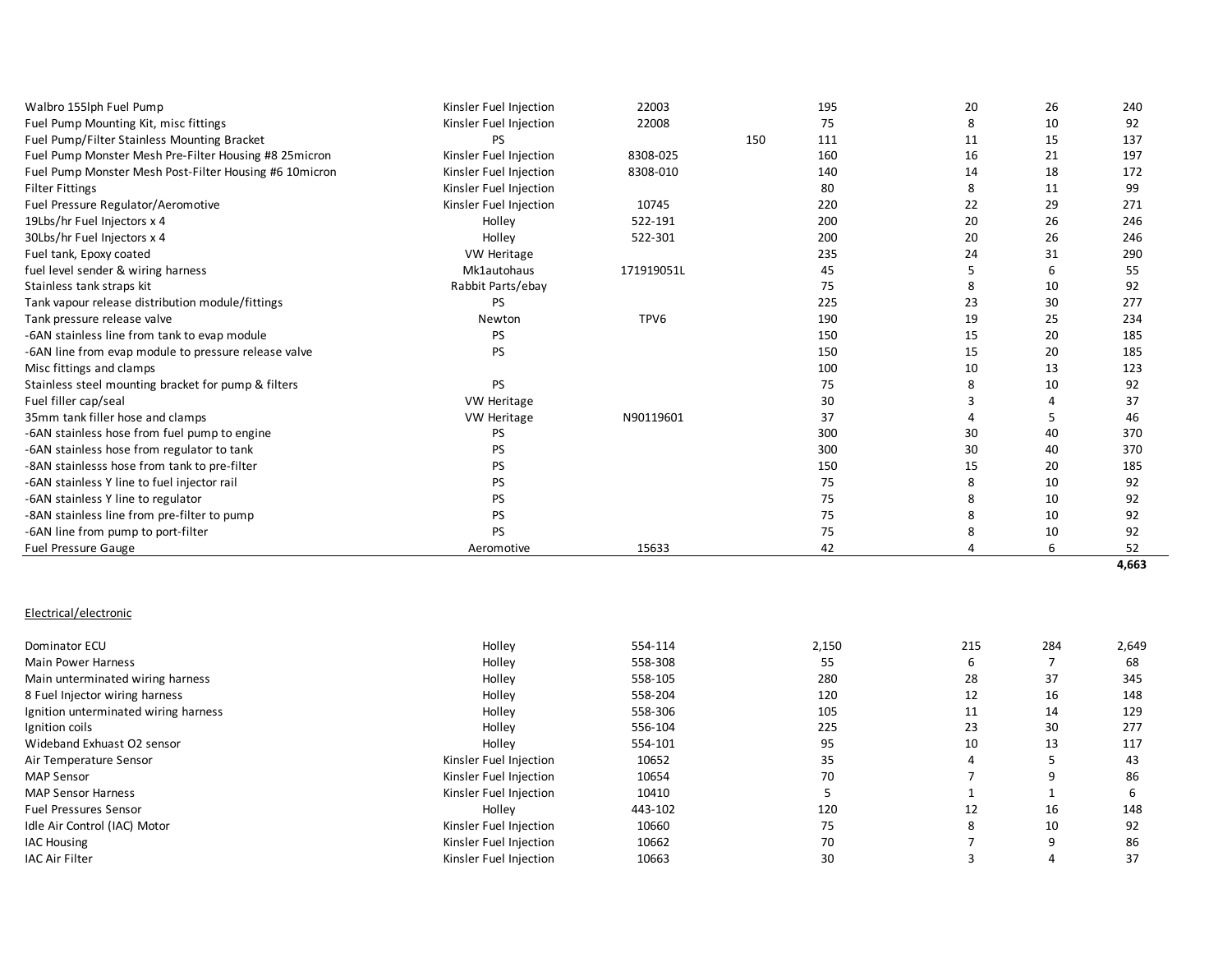| IAC wiring harness                                          | <b>PS</b>                 |                |     | 35          | 4              | 5              | 43          |
|-------------------------------------------------------------|---------------------------|----------------|-----|-------------|----------------|----------------|-------------|
| Dash Touch Screen                                           | Holley                    | 553-103        |     | 750         | 75             | 99             | 924         |
| Touch Screen Mounting Bracket                               | PS                        |                |     | 50          | 5              | 7              | 62          |
| ECU Expansion wiring harness                                | Holley                    | 558-400        |     | 70          | $\overline{7}$ | 9              | 86          |
| 2 axis accelerometer                                        | Hyperaktive               | HPS-DAA1       |     | 300         | 30             | 40             | 370         |
| Accelerometer bracket & wiring harness                      | <b>PS</b>                 |                | 50  | 37          | $\overline{4}$ | 5              | 46          |
| Nitrous PWM Solid State Relay for X-10 Quadranoid           | Holley                    | 554-111        |     | 93          | 9              | 12             | 115         |
| Nitrous Relay for purge solenoid/harness                    | <b>PS</b>                 |                |     | 35          | 4              | 5              | 43          |
| ECU/Ignition Module mounting bracket                        | <b>PS</b>                 |                |     | 75          | 8              | 10             | 92          |
| 5 Channel 125W x 4 + 500W x 1 power amp/digital EQ          | Kicker                    | IX1000.5       |     | 750         | 75             | 99             | 924         |
| Blue-tooth controller                                       | Kicker                    | IQI Interface  |     | 250         | 25             | 33             | 308         |
| Remote control module                                       | Kicker                    | IQ Remote      |     | $\mathbf 0$ | $\mathbf 0$    | $\mathbf 0$    | $\mathbf 0$ |
| Carbon Fiber 10" sub-woofer                                 | Rockford-Fosgate          | T1S2-10        | 850 | 629         | 63             | 83             | 775         |
| Sub-woofer enclsosure                                       | <b>PS</b>                 |                | 250 | 185         | 19             | 24             | 228         |
| Mid-base drivers                                            | Hertz                     | 165            |     | 250         | 25             | 33             | 308         |
| High frequency drivers                                      | Hertz                     | inc            |     | $\mathbf 0$ | $\mathbf 0$    | 0              | $\mathbf 0$ |
| Head-end AM/FM/Cassette unit                                | Concord                   | HPL-130        |     | 700         | 70             | 92             | 862         |
| Head-end Dolby B/C NR module                                | Concord                   | <b>HPQ-89</b>  |     | 200         | 20             | 26             | 246         |
| Active antenna                                              |                           |                |     | 50          | 5              | $\overline{7}$ | 62          |
| Speaker brackets                                            | PS                        |                |     | 50          | 5              | $\overline{7}$ | 62          |
| Mounting hardware                                           | PS                        |                |     | 50          | 5              | $\overline{7}$ | 62          |
| Audio system wiring harnesses/100a breaker/power cables     | <b>PS</b>                 |                |     | 250         | 25             | 33             | 308         |
| LiFePO4 main system 24Amp-hour battery                      | EarthX                    | ETX1200        |     | 725         | 73             | 96             | 893         |
| Wireless main battery disconnect system                     | <b>Battery Prog Brain</b> | T <sub>3</sub> |     | 80          | 8              | 11             | 99          |
| Rear wheel-well Lexan mounting enclosure                    | PS                        |                | 350 | 256         | 26             | 34             | 315         |
| Main battery system battery cables                          | PS                        |                |     | 250         | 25             | 33             | 308         |
| Rear wheel-well misc harnesses                              | PS                        |                |     | 250         | 25             | 33             | 308         |
| Main fuse/relay panel system                                | <b>PS</b>                 |                |     | 750         | 75             | 99             | 924         |
| Current sensor system                                       | PS                        |                | 250 | 185         | 19             | 24             | 228         |
| 14.6V 10A LiFePO4 Charger                                   | Tenergy                   | 1034           |     | 40          | 4              | 5              | 49          |
| Wheel well lexan mounting plates/brackets/hardware          | PS                        |                | 400 | 296         | 30             | 39             | 365         |
| Rearview mirror                                             | Boyo                      | VTM43M4        |     | 235         | 24             | 31             | 290         |
| Front & rear cameras/mounting brackets                      | PS/ebay                   |                |     | 150         | 15             | 20             | 185         |
| LED headlights                                              | Philips                   | 12953BWX2      |     | 220         | 22             | 29             | 271         |
| Running/brake/turn signal/stop/reverse/license plate lights | various                   |                |     | 200         | 20             | 26             | 246         |
| All Light Housings                                          | various                   |                |     | 250         | 25             | 33             | 308         |
| All Light harnesses                                         | PS                        |                |     | 250         | 25             | 33             | 308         |
|                                                             |                           |                |     |             |                |                | 15,253      |
|                                                             |                           |                |     |             |                |                |             |
|                                                             |                           |                |     |             |                | Total US\$     | 137,791     |
|                                                             |                           |                |     |             |                | Total C\$      | 186,205     |
|                                                             |                           |                |     |             |                |                |             |
|                                                             |                           |                |     |             |                |                |             |
| Spare Parts List:                                           |                           |                |     |             |                |                |             |
|                                                             |                           |                |     |             |                |                |             |

| Bentley VW A1/Mk1 Shop Manual | Bentley | VW A  |           |  | 105 |
|-------------------------------|---------|-------|-----------|--|-----|
| Bentley VW A2/Mk2 Shop Manual | Bentley | VW Az |           |  | 105 |
| Bentley VW A3/Mk3 Shop Manual | Bentley | VW A5 | <b>00</b> |  | 105 |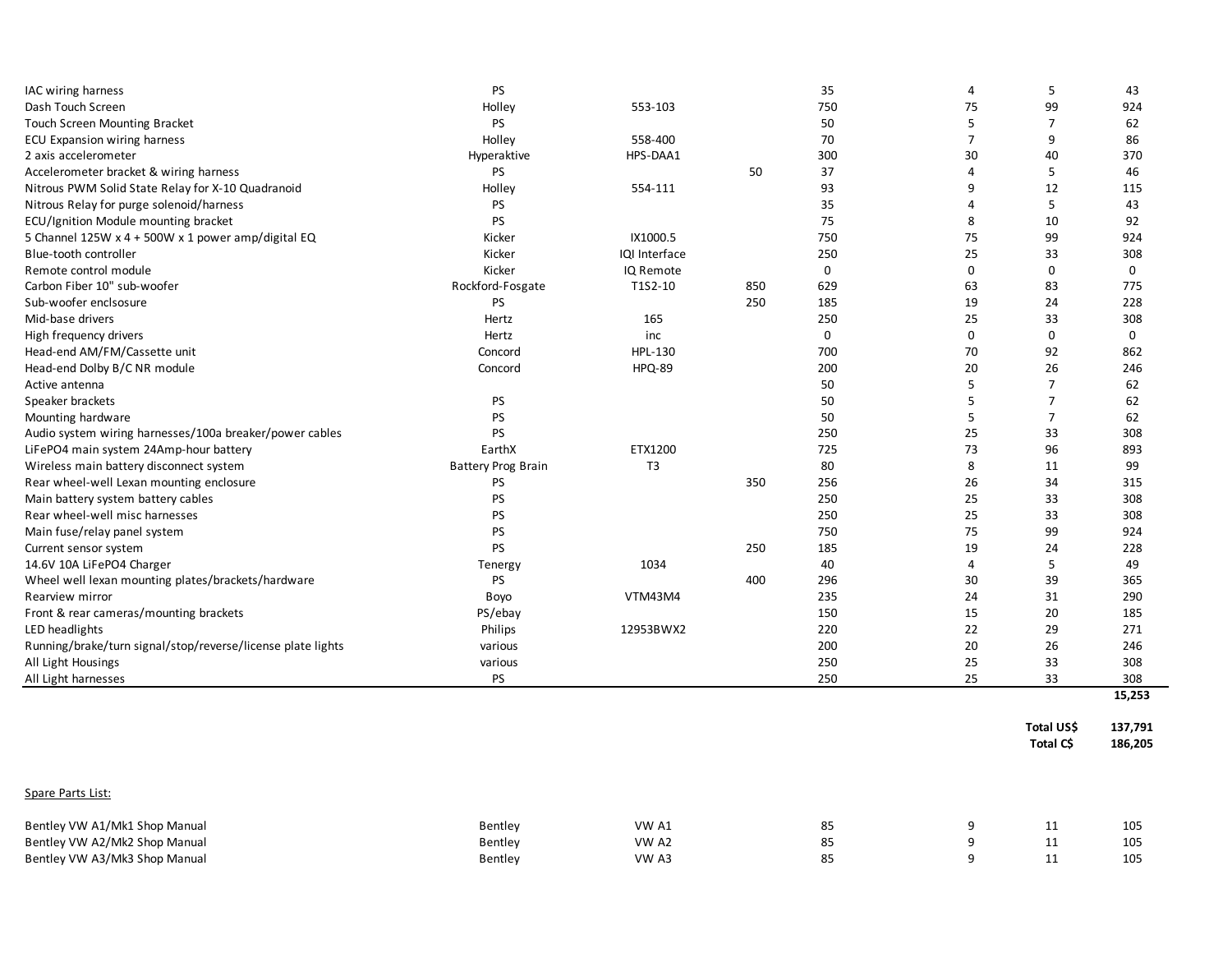| ABF timing belt                                                      | <b>Techtonics Tuning</b> | 109 053       | 85       |    | 9              | 11             | 105         |
|----------------------------------------------------------------------|--------------------------|---------------|----------|----|----------------|----------------|-------------|
| Timing Belt Tensioner Tool                                           | <b>Techtonics Tuning</b> | 864 000       | 18       |    | $\overline{2}$ | $\overline{2}$ | 22          |
| Air filter cleaner                                                   | K&N                      |               | 10       |    | $\mathbf{1}$   | $\mathbf{1}$   | 12          |
| Air filter oil                                                       | K&N                      | inc           |          |    |                |                |             |
| 83.5mm piston installing ring                                        | ARP                      |               | 31       |    | 3              | 4              | 38          |
| Piston knocker tool                                                  | <b>Summit Racing</b>     |               | 20       |    | $\overline{2}$ | 3              | 25          |
| 60mm ram pipe set                                                    | AT Power                 |               | 116      | 75 | 12             | 15             | 143         |
| Set of colder spark plug for nitrous use                             | Denso                    | <b>IK22</b>   | 25       |    | 3              | 3              | 31          |
| Set of intake and exhaust valve spare shims, installation tools, etc | <b>Techtonics Tuning</b> | misc          | 50       |    | 5              | $\overline{7}$ | 62          |
| Crank sprocket dowel pins                                            | misc                     |               | 0        |    | $\Omega$       | 0              | $\Omega$    |
| Electric Water Pump                                                  | Craig Davies             | <b>EWP-80</b> | 140      |    | 14             | 18             | 172         |
| Electric Water Pump external power test harness                      | PS                       |               | 5        |    | $\mathbf{1}$   | $\mathbf{1}$   | 6           |
| Walbro 155lph Fuel Pump                                              | Kinsler Fuel Injection   | 22003         | 195      |    | 20             | 26             | 240         |
| Fuel Pump Monster Mesh Paper Pre-Filter 40 micron                    | Kinsler Fuel Injection   | 8320-040      | 40       |    | $\overline{4}$ | 5              | 49          |
| Fuel Pump Monster Mesh Paper Post-Filter 10 micron (qty 2)           | Kinsler Fuel Injection   | 8320-010      | 70       |    | $\overline{7}$ | 9              | 86          |
| Fuel Pump Monster Mesh Metal (reusable) Pre-Filter 25 micron         | Kinsler Fuel Injection   | 8325-025      | 60       |    | 6              | 8              | 74          |
| -6AN and -8AN hose end plugs (male & female)                         | Aeromotive               |               | 30       |    | 3              | 4              | 37          |
| -6AN, -8AN, -10AN & -12AN hose fitting aluminum crush washers        | Spruce Aircraft          |               | 30       |    | $\overline{3}$ | 4              | 37          |
| Inner CV joint installation tool                                     |                          |               | 15       |    | $\overline{2}$ | $\overline{2}$ | 18          |
| Inner CV gaskets                                                     |                          |               | 10       |    | $\mathbf{1}$   | $\mathbf{1}$   | 12          |
| Stage 3 Pressure Plate, 2 clutch disks, flywheel                     | California Clutch/VW     |               | 400      |    | 40             | 53             | 493         |
| Clutch installation and alignment tools                              | <b>Techtonics Tuning</b> |               | 25       |    | 3              | 3              | 31          |
| Shifter gear lever                                                   | Meyle                    | 171 711 247   | 30       |    | 3              | 4              | 37          |
| Shift rod bracket/bushing                                            | Mk1Autohaus              |               | 20       |    | $\overline{2}$ | 3              | 25          |
| 5th Gear Set, 16V ratio, installation tools                          | VW/misc                  |               | 225      |    | 23             | 30             | 277         |
| EBC USR478 Sport Slotted Rotors, black powder coated (2 sets)        | <b>USR</b>               | 478           | 450      |    | 45             | 59             | 554         |
| Sport/Street front pad set                                           | Hawk                     | HB542F.490    | 75       |    | 8              | 10             | 92          |
| Anti-squeak compound, rear axle covers, nuts, washers, misc          | misc                     |               | 20       |    | $\overline{2}$ | 3              | 25          |
| Wheel nuts, lock tool, OEM wheel nut covers                          | misc                     |               | 25       |    | 3              | 3              | 31          |
| Low Profile Aluminum Jack Stands: 3 Ton Capacity, 1 Pair             | Torin                    |               | 75       |    | 8              | 10             | 92          |
| Stainless Steel Resonator/Flex pipe (Catalyst replacement)           | Vibrant                  |               | 250      |    | 25             | 33             | 308         |
| Exhaust h/w, hangers                                                 | misc                     |               | 15       |    | $\overline{2}$ | $\overline{2}$ | 18          |
| KW Coilover adjustment tools kit                                     | <b>KW</b>                |               |          |    | 0              | 0              | 0           |
| KW 342/285lbs-in spring sets (track use)                             | <b>KW</b>                |               | 400      |    | 40             | 53             | 493         |
| Front strut/bearing installation socket tool                         | <b>Techtonics Tuning</b> |               | 35       |    | $\overline{4}$ | 5              | 43          |
| R134a refrigerant (4 cans)                                           | misc                     |               | 40       |    | 4              | 5              | 49          |
| Silver Paint touchup kits                                            | Automotive Touchup       |               | 250      |    | 25             | 33             | 308         |
| Silver Base Coat spray cans                                          | Automotive Touchup       |               | $\Omega$ |    | $\Omega$       | 0              | $\mathbf 0$ |